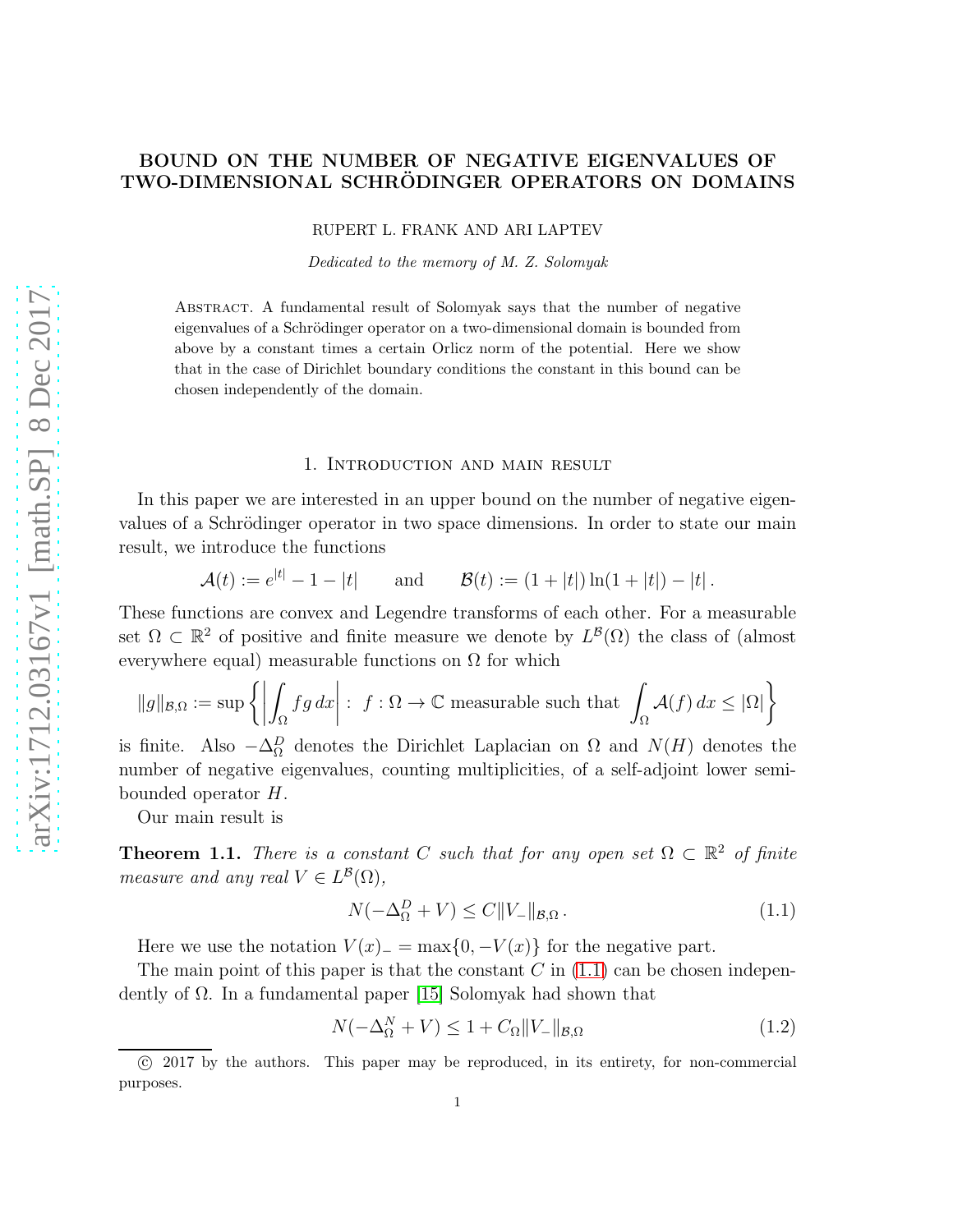for the Neumann Laplacian  $-\Delta_{\Omega}^{N}$  and for bounded, connected open sets  $\Omega \subset \mathbb{R}^{2}$  with the extension property. (This is essentially Theorem 4' in [\[15\]](#page-16-0).) The constant  $C_{\Omega}$  in [\(1.2\)](#page-0-1) depends on  $\Omega$ . From this bound and ideas in its proof it is easy to also obtain [\(1.1\)](#page-0-0) for bounded open sets  $\Omega \subset \mathbb{R}^2$ , but again with a constant that depends on  $\Omega$ . The proof that this constant can, in fact, be chosen independently of  $\Omega$  needs additional ingredients, which we provide in this paper. We also mention that conversely, it is easy to deduce [\(1.2\)](#page-0-1) from [\(1.1\)](#page-0-0), but then a dependence of  $\Omega$  enters through the use of an extension operator.

A standard application of Theorem [1.1,](#page-0-2) even with a domain dependent constant, yields the validity of Weyl asymptotics in the strong coupling limit for rough potentials. It is crucial here that the right side of [\(1.1\)](#page-0-0) is homogeneous of degree one with respect to V. This is a distinguishing feature of  $(1.1)$  and  $(1.2)$  compared to other bounds discussed below.

<span id="page-1-0"></span>Corollary 1.2. If  $\Omega \subset \mathbb{R}^2$  is an open set of finite measure and  $V \in L^{\mathcal{B}}(\Omega)$  is real, then

$$
\lim_{\alpha \to \infty} \alpha^{-1} N(-\Delta_{\Omega}^{D} + \alpha V) = \frac{1}{4\pi} \int_{\Omega} V(x)_{-} dx.
$$

The basic strategy in our proof of Theorem [1.1](#page-0-2) is similar to that of Solomyak's proof of [\(1.2\)](#page-0-1) which, in turn, follows the strategy of Rozenblum's proof of the CLR bound [\[11,](#page-16-1) [12\]](#page-16-2). The set  $\Omega$  is covered by cubes which are chosen in such a way that the Schrödinger operator on each cube with Neumann boundary conditions has at most one negative eigenvalue. Therefore the number of negative eigenvalues is bounded by the number of cubes and it remains to bound the latter number. In contrast to earlier works Rozenblum used overlapping cubes and the selection of the cubes proceeds by the Besicovich covering lemma. In order to guarantee that the Schrödinger operator on each cube has at most one negative eigenvalue, the cubes are chosen such that the norm of V on each cube is equal to a given small constant. This construction is considerably more difficult in the two-dimensional case (where one deals with an Orlicz norm) than in the higher-dimensional case (where one deals with the  $L^{d/2}$ -norm). In fact, the choice of the (non-standard) norm  $\|\cdot\|_{\mathcal{B},\Omega}$ , which has suitable superadditivity properties, was one of the key insights in Solomyak's work.

The new difficulty that we have to face in this work is that intersections of cubes with  $\Omega$  can have essentially an arbitrary shape and that our constants have to be in a certain sense uniform with respect to this shape. In contrast, Solomyak needed only to consider intersections of cubes with each other, that is, rectangles, and the necessary uniformity follows in a rather straightforward manner. In our case we obtain the uniformity by carefully reviewing the proof of the Trudinger inequality.

We end this introduction by placing our result in the context of eigenvalue bounds for Schrödinger operators. As is well-known, the two-dimensional case is a borderline case and is still not as well understood as the case of three and higher dimensions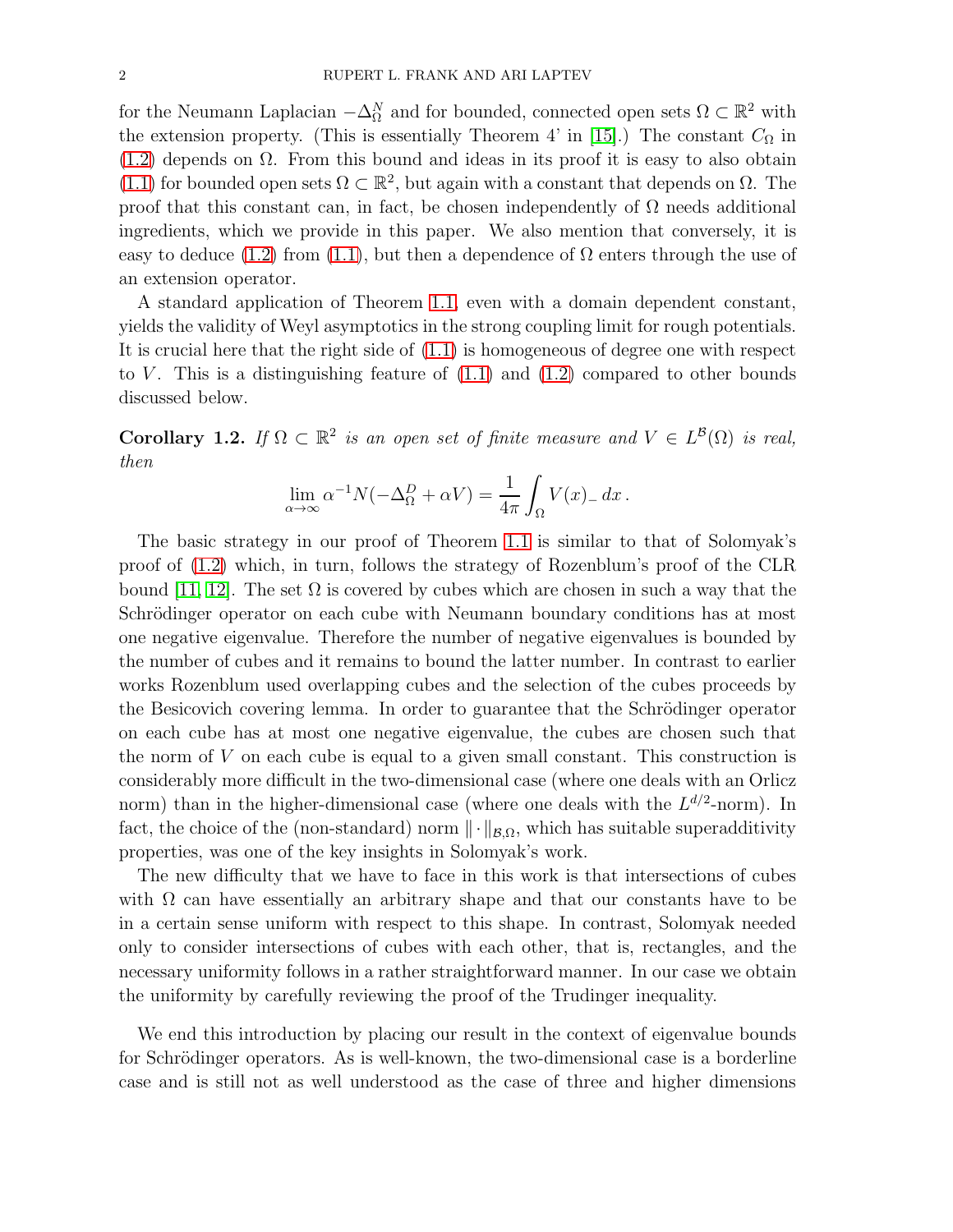and the one-dimensional case. Recently, there have been several results on the twodimensional case [\[4,](#page-15-0) [8,](#page-15-1) [13,](#page-16-3) [3,](#page-15-2) [6,](#page-15-3) [7\]](#page-15-4). Solomyak's pioneering paper [\[15\]](#page-16-0) had a profound influence on these developments and we would like to dedicate our results here, which are also a variation on the theme in [\[15\]](#page-16-0), to his memory.

In order to understand the particularity of the two-dimensional case, we recall that in dimensions  $d \geq 3$  the number  $N(-\Delta + V)$  of negative eigenvalues of the Schrödinger operator  $-\Delta + V$  in  $L^2(\mathbb{R}^d)$  is bounded by the Cwikel–Lieb–Rozenblum inequality as

<span id="page-2-0"></span>
$$
N(-\Delta + V) \le C_d \int_{\mathbb{R}^d} V(x)_{-}^{d/2} dx,
$$
\n(1.3)

where  $C_d$  is a constant depending only on d. This inequality should be compared with the Weyl asymptotics

<span id="page-2-1"></span>
$$
\lim_{\alpha \to \infty} \alpha^{-d/2} N(-\Delta + \alpha V) = \frac{|\{\xi \in \mathbb{R}^d : |\xi| \le 1\}|}{(2\pi)^d} \int_{\mathbb{R}^d} V(x)_{-}^{d/2} dx. \tag{1.4}
$$

These asymptotics are initially proved for continuous, compactly supported V and then extended, using [\(1.3\)](#page-2-0), to any  $V \in L^{d/2}(\mathbb{R}^d)$ . Moreover, it is easy to deduce from [\(1.3\)](#page-2-0) that if for  $V \le 0$  one has  $\limsup_{\alpha \to \infty} \alpha^{-d/2} N(-\Delta + \alpha V) < \infty$ , then  $V \in L^{d/2}(\mathbb{R}^d)$ .

The analogue of [\(1.3\)](#page-2-0) is not true in dimension two. Indeed, in two dimensions for any potential  $V \neq 0$  with  $\int_{\mathbb{R}^2} V(x) dx \leq 0$  the operator  $-\Delta + V$  has a negative eigenvalue. However, not even a modified bound with the right side in [\(1.3\)](#page-2-0) replaced by  $C(1+\int_{\mathbb{R}^2} V(x)_{-} dx)$  can hold, since a more subtle failure of [\(1.3\)](#page-2-0) was discovered in [\[1\]](#page-15-5). Namely, for any  $q > 1$  there is a potential  $V \in L^1(\mathbb{R}^2)$  such that  $\lim_{\alpha \to \infty} \alpha^{-q} N(-\Delta +$  $\alpha V$ ) exists and is finite and positive. Therefore no bound like [\(1.3\)](#page-2-0), which would imply that  $N(-\Delta + \alpha V)$  grows linearly with  $\alpha$ , can hold. In fact, the modified asymptotics hold for any long-range potential which behaves like  $-|x|^{-2}(\ln |x|)^{-2}(\ln \ln |x|)^{-1/q}$  as  $|x| \to \infty$ . Moreover, if  $q = 1$  in these examples, then  $\lim_{\alpha \to \infty} \alpha^{-1} N(-\Delta + \alpha V)$  exists, but is different from the right side of [\(1.4\)](#page-2-1). We also mention that not only the slow decay at infinity can give rise to modified asymptotics but also strong (but integrable) local singularities. This can be understood via the conformal invariance of the problem. More concretely, the same modified asymptotics hold for any potential behaving like  $-|x|^{-2}|\ln|x||^{-2}(\ln|\ln|x||)^{-1/q}$  as  $|x|\to 0$ . Note that the latter function belongs to  $L^{\mathcal{B}}(\Omega)$  for an open set  $\Omega$  containing 0 if and only if  $q < 1$ , so the modified asymptotics for  $q \geq 1$  do not contradict our Corollary [1.2.](#page-1-0) We also note that these examples with local singularities show that even for the number of eigenvalues of  $-\Delta+V$  below some fixed number  $E < 0$  there cannot be a bound of the form  $C_E(1 + \int_{\mathbb{R}^2} V(x) dx)$ .

This discussion raises the question of characterizing all  $V \in L^1(\mathbb{R}^2)$  (or all  $0 \ge V \in$  $L^2(\mathbb{R}^2)$  such that either  $\limsup_{\alpha\to\infty} \alpha^{-1}N(-\Delta+\alpha V) < \infty$  or such that [\(1.4\)](#page-2-1) holds. This problem was solved in the radial case in [\[6\]](#page-15-3), but is still open in general. The eigenvalue bounds in [\[15,](#page-16-0) [4,](#page-15-0) [13,](#page-16-3) [3,](#page-15-2) [7\]](#page-15-4) can be understood as sufficient conditions for an asymptotically linear bound. Other, faster growing bounds can be found, for instance, in [\[8,](#page-15-1) [17,](#page-16-4) [19\]](#page-16-5).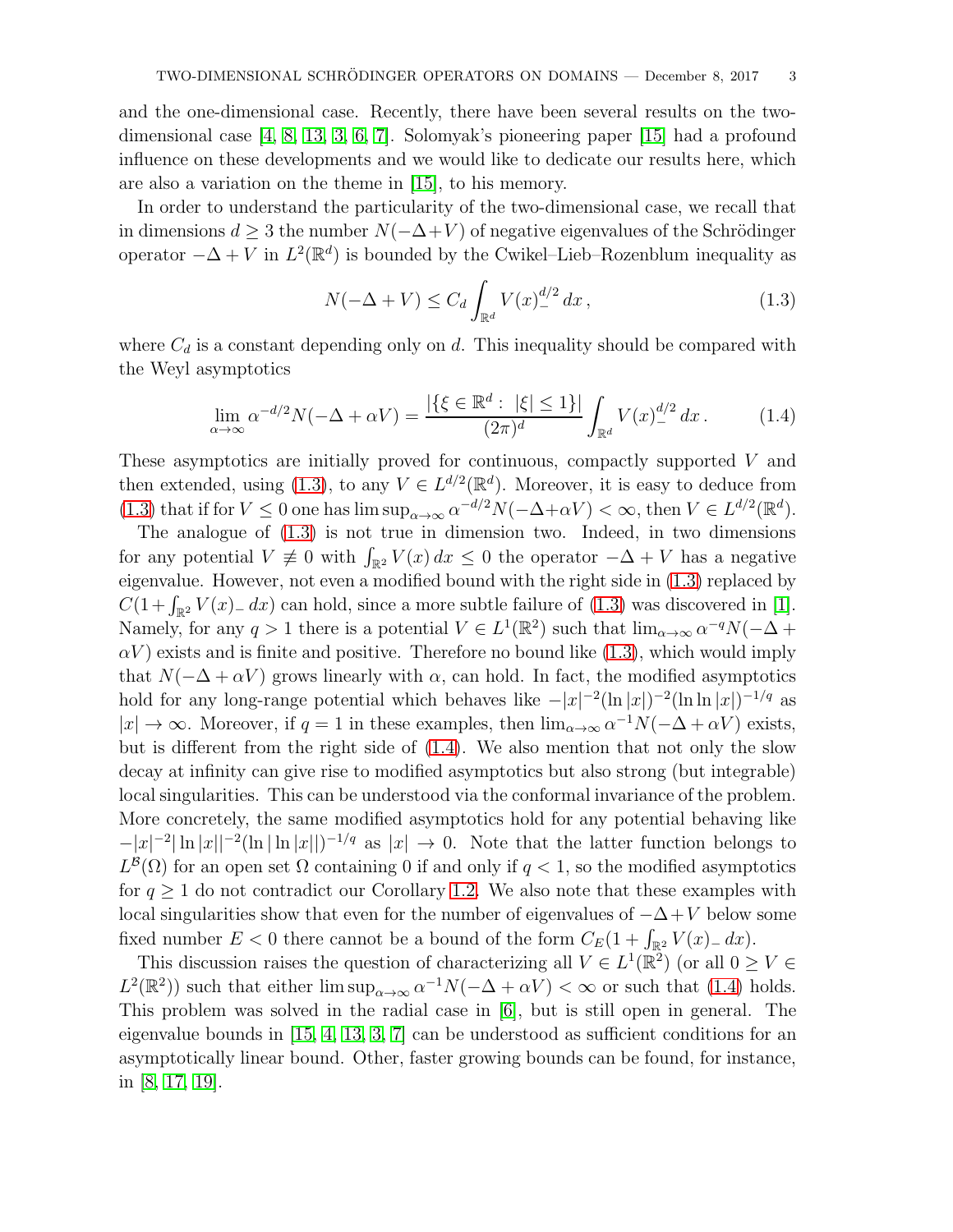This paper is organized as follows. In Section [2](#page-3-0) we explain the strategy of the proof of Theorem [1.1](#page-0-2) and Corollary [1.2](#page-1-0) and reduce it to two main ingredients, namely a Sobolev-type inequality and a covering argument, which will be discussed in Sections [3](#page-6-0) and [4,](#page-8-0) respectively. We present all facts about Orlicz spaces which are relevant for us in Appendix [A](#page-9-0) and include a proof of the Besicovich theorem in Appendix [B.](#page-13-0)

Acknowledgements. The authors are grateful to Timo Weidl for extensive discussions related to this material. They acknowledge partial support by the U.S. National Science Foundation through grant DMS-1363432 (R.L.F.) and by a grant of the Russian Federation Government under the supervision of a leading scientist at the Siberian Federal University, 14.Y26.31.0006, (A.L.).

## 2. Strategy of the proof

<span id="page-3-0"></span>The proof of Theorem [1.1](#page-0-2) is based on two ingredients, namely Sobolev-type inequalities and a covering argument. We present these ingredients in this section and then explain how to derive Theorem [1.1](#page-0-2) from them.

<span id="page-3-3"></span>**Proposition 2.1.** There is a constant  $S_2 > 0$  such that for any open set  $\Omega \subset \mathbb{R}^2$  of finite measure and any  $u \in H_0^1(\Omega)$ ,

$$
\int_{\Omega} \mathcal{A}(S_2|u|^2/\|\nabla u\|^2) dx \le |\Omega|.
$$
\n(2.1)

Moreover, there is a constant  $S'_2 > 0$  such that for any open set  $\Omega \subset \mathbb{R}^2$ , any open cube  $Q \supset \Omega$  and any  $u \in H^1(\Omega)$  which vanishes near  $Q \cap \partial \Omega$  and satisfies  $\int_{\Omega} u dx = 0$ ,

<span id="page-3-1"></span>
$$
\int_{\Omega} \mathcal{A}(S_2'|u|^2/\|\nabla u\|^2) dx \le |\Omega|.
$$
\n(2.2)

The crucial point for us is that the constants  $S_2$  and  $S'_2$  do not depend on  $\Omega$ . Note that we can take  $\Omega = Q$  in the second part of the proposition and then [\(2.2\)](#page-3-1) becomes

<span id="page-3-2"></span>
$$
\int_{Q} \mathcal{A}(S_2'|u|^2/\|\nabla u\|^2) dx \le |Q| \tag{2.3}
$$

for any  $u \in H^1(Q)$  with  $\int_Q u \, dx = 0$ . This inequality, however, is weaker than the second part of the proposition. Indeed, while it is true that functions  $u \in H^1(\Omega)$  which vanishes near  $Q \cap \partial\Omega$  and satisfy  $\int_{\Omega} u \, dx = 0$  can be extended by zero to functions in  $H<sup>1</sup>(Q)$  with mean value zero, applying  $(2.3)$  to this extension gives  $(2.2)$  only with |Q| on the right side and not with  $|\Omega|$ . This would not be sufficient for our purposes. The proof of Proposition [2.1](#page-3-3) will be discussed in Section [3.](#page-6-0)

The second ingredient in the proof of Theorem [1.1](#page-0-2) is the following covering result. By a *cube* we always mean an open cube with edges parallel to the coordinate axes, and by a covering of a set  $K \subset \mathbb{R}^2$  by cubes  $Q_1, \ldots, Q_M$  we mean that  $K \subset \bigcup_j Q_j$ . The multiplicity of such a covering is  $\sup_{x \in \mathbb{R}^2} \# \{j : x \in Q_j\}.$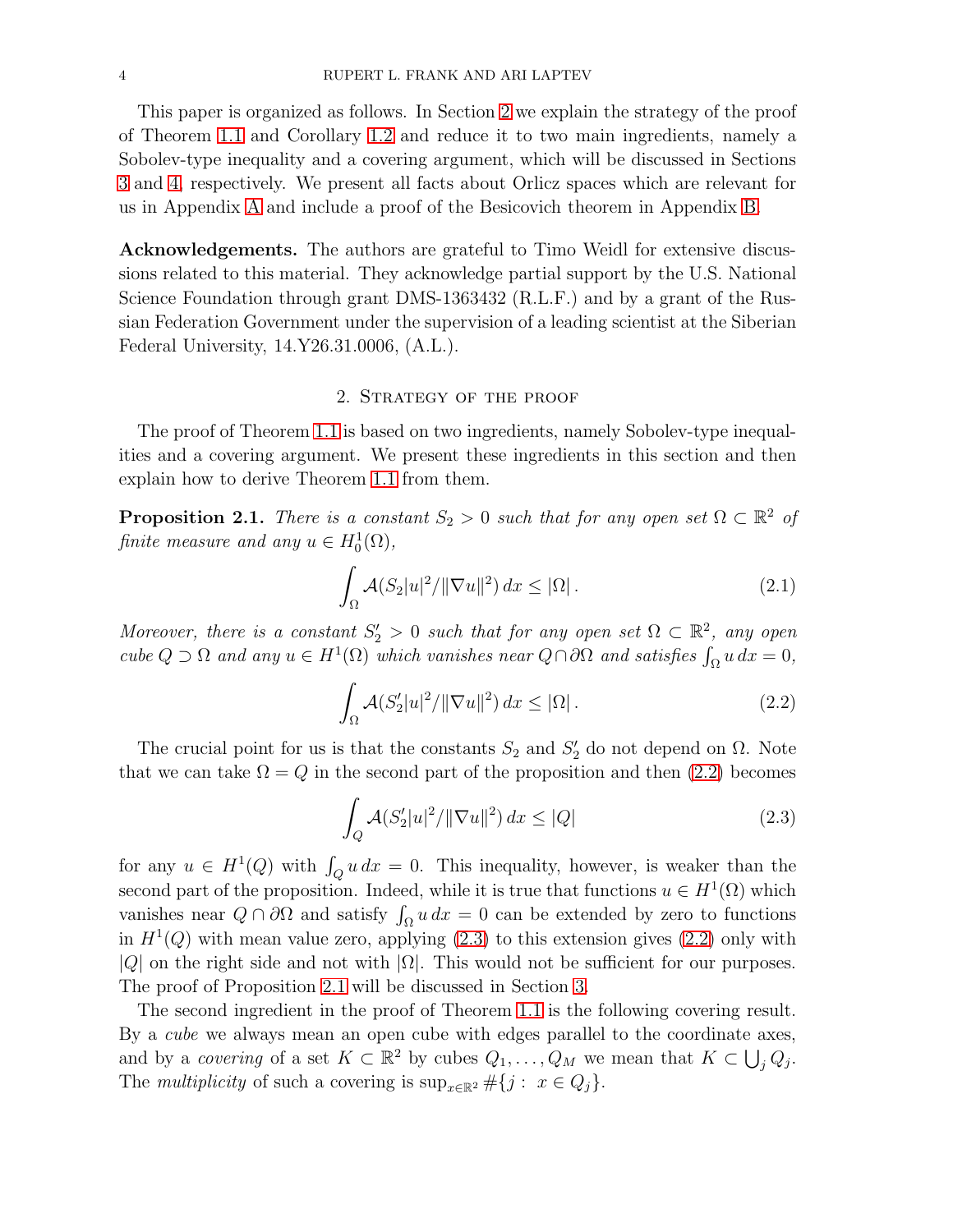<span id="page-4-0"></span>**Proposition 2.2.** Let  $\Omega \subset \mathbb{R}^2$  be an open set of finite measure and let  $0 \leq W \in L^{\mathcal{B}}(\Omega)$ with compact support. Then for any  $0 < A \leq ||W||_{\mathcal{B},\Omega}$  there is a covering of  $\Omega$  by open cubes  $Q_1, \ldots, Q_M \subset \mathbb{R}^2$  of multiplicity at most 4 such that

$$
||W||_{\mathcal{B}, Q_m \cap \Omega} = A \quad \text{for all } 1 \le m \le M. \tag{2.4}
$$

Moreover,

$$
M \le 17A^{-1} \|W\|_{\mathcal{B},\Omega} \,. \tag{2.5}
$$

The proof of this proposition will be discussed in Section [4.](#page-8-0)

Having introduced our tools we are now in position to give the

*Proof of Theorem [1.1.](#page-0-2)* We first assume that supp  $V_-\$  is bounded. We denote by  $S_2$ and  $S'_2$  the constants from Proposition [2.1.](#page-3-3) If  $||V_-\|_{\mathcal{B},\Omega} \leq S_2$ , then we can use the first part of that proposition as well as the definition of  $\|\cdot\|_{\mathcal{B},\Omega}$  to bound for any  $u \in H_0^1(\Omega)$ 

$$
\int_{\Omega} \left( |\nabla u|^2 + V|u|^2 \right) dx \ge ||\nabla u||^2 \left( 1 - S_2^{-1} \int_{\Omega} V_- \frac{S_2 |u|^2}{\|\nabla u\|^2} dx \right)
$$
  

$$
\ge ||\nabla u||^2 \left( 1 - S_2^{-1} ||V_-||_{\mathcal{B},\Omega} \right) \ge 0.
$$

Thus,  $N(-\Delta_{\Omega}^{D} - V) = 0$  and the theorem holds in this case.

We now assume that  $||V_-\Vert_{\mathcal{B},\Omega} > S_2$ . We apply Proposition [2.2](#page-4-0) with  $W = V_-\$ and  $A = \min\{4^{-1}S_2', S_2\}$ . We obtain a covering of  $\Omega$  by open cubes  $Q_1, \ldots, Q_M$  of multiplicity at most 4 such that

$$
||V_{-}||_{\mathcal{B},Q_m\cap\Omega} \leq 4^{-1}S_2' \qquad \text{for all } m = 1,\ldots,M
$$

and

$$
M \le 17 \max \left\{ 4(S_2')^{-1}, S_2^{-1} \right\} ||V_-||_{\mathcal{B}, \Omega}.
$$

Thus, for any  $u \in H_0^1(\Omega)$  which satisfies the orthogonality conditions

$$
\int_{Q_m} u \, dx = 0 \qquad \text{for all } m = 1, \dots, M
$$

we can bound, using the second part of Proposition [2.1,](#page-3-3)

$$
\int_{\Omega} \left( |\nabla u|^2 + V|u|^2 \right) dx \ge \sum_{m=1}^{M} \int_{Q_m} \left( \frac{1}{4} |\nabla u|^2 - V_-|u|^2 \right) dx
$$
  
\n
$$
= \frac{1}{4} \sum_{m=1}^{M} ||\nabla u||_{L^2(Q_m)}^2 \left( 1 - \frac{4}{S_2'} \int_{Q_m \cap \Omega} V_- \frac{S_2'|u|^2}{||\nabla u||_{L^2(Q_m)}^2} dx \right)
$$
  
\n
$$
\ge \frac{1}{4} \sum_{m=1}^{M} ||\nabla u||_{L^2(Q_m)}^2 \left( 1 - \frac{4}{S_2'} ||V_-||_{\mathcal{B},Q_m \cap \Omega} \right) \ge 0.
$$

By the variational principle, this implies that  $N(-\Delta_{\Omega}^D - V) \leq M$ , and the upper bound on M from the covering result proves the theorem in the case where supp  $V_-\$ is bounded.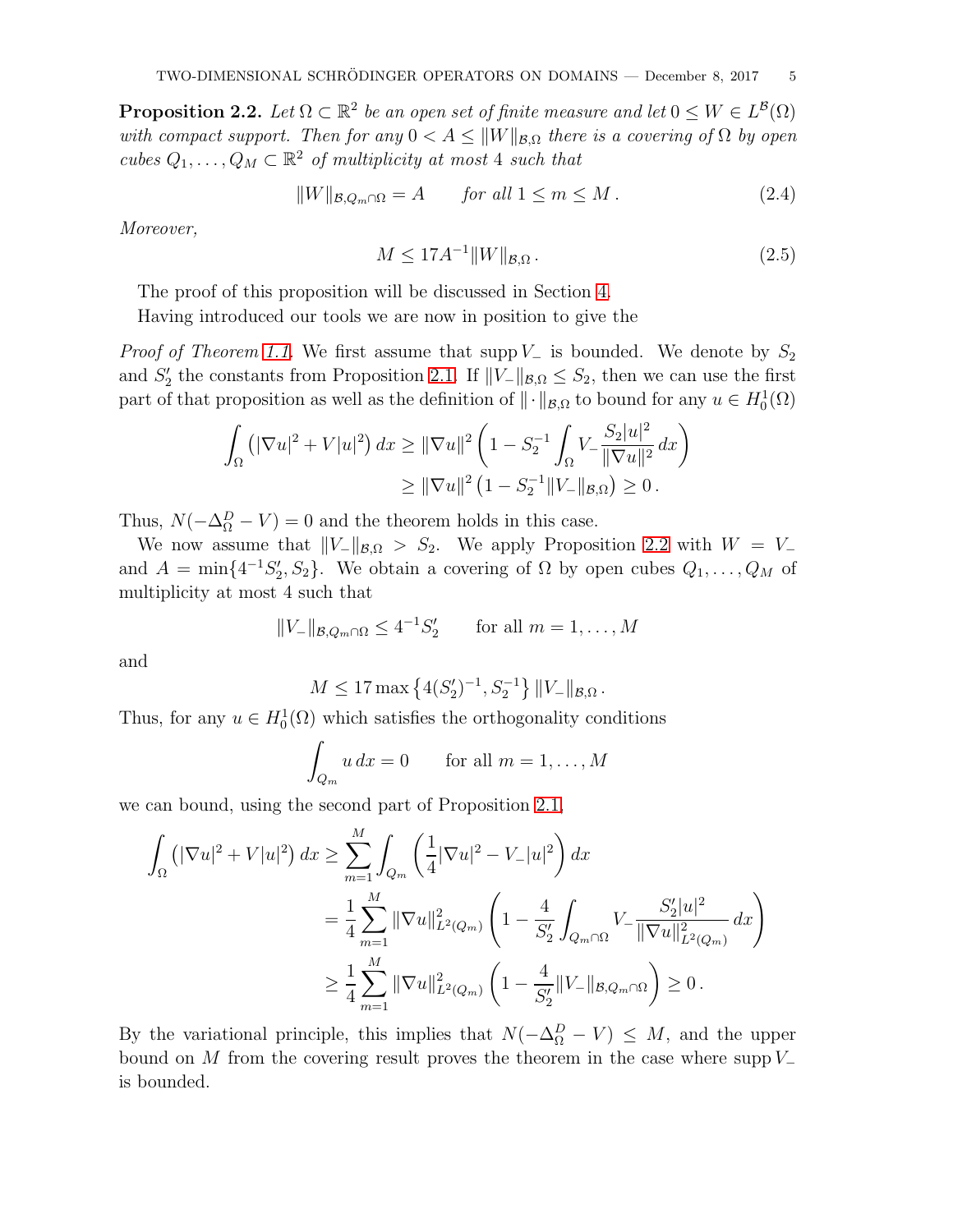In the general case, we fix  $\varepsilon > 0$  and, by a similar argument as in Lemma [A.4,](#page-12-0) we choose  $R > 0$  such that  $W := \mathbb{1}_{\{|x| < R\}} V$  satisfies  $||W - V_-\||_{\mathcal{B}, \Omega} \leq \varepsilon S_2$ . Then for any  $u \in H_0^1(\Omega)$  we have

$$
\int_{\Omega} \left( |\nabla u|^2 + V|u|^2 \right) dx \ge (1 - \varepsilon) \int_{\Omega} \left( |\nabla u|^2 - (1 - \varepsilon)^{-1} W|u|^2 \right) dx
$$

$$
+ \varepsilon \int_{\Omega} \left( |\nabla u|^2 - \varepsilon^{-1} (V_- - W)|u|^2 \right) dx
$$

$$
\ge (1 - \varepsilon) \int_{\Omega} \left( |\nabla u|^2 - (1 - \varepsilon)^{-1} W|u|^2 \right) dx
$$

$$
+ \varepsilon \int_{\Omega} |\nabla u|^2 dx \left( 1 - (\varepsilon S_2)^{-1} \| V_- - W \|_{\mathcal{B}, \Omega} \right)
$$

$$
\ge (1 - \varepsilon) \int_{\Omega} \left( |\nabla u|^2 - (1 - \varepsilon)^{-1} W|u|^2 \right) dx.
$$

By the variational principle, this implies  $N(-\Delta_{\Omega}^D + V) \le N(-\Delta_{\Omega}^D - (1 - \varepsilon)^{-1}W)$ , and by the first part of the proof this can be bounded by  $C(1-\varepsilon)^{-1}||W||_{\mathcal{B},\Omega} \leq$  $C(1-\varepsilon)^{-1}||V||_{\mathcal{B},\Omega}$ , where the last inequality follows easily from the definition of  $||\cdot||_{\mathcal{B},\Omega}$ norm (see also the proof of Lemma [A.2\)](#page-10-0). The proof of Theorem [1.1](#page-0-2) is complete.  $\square$ 

Proof of Corollary [1.2.](#page-1-0) We use an approximation argument similarly to that at the end of the proof of Theorem [1.1.](#page-0-2) For fixed  $\varepsilon > 0$  and continuous and compactly supported  $W$  we write

$$
-\Delta_{\Omega}^{D} + \alpha V = (1 - \varepsilon) \left( -\Delta_{\Omega}^{D} + \alpha (1 - \varepsilon)^{-1} W \right) + \varepsilon \left( -\Delta_{\Omega}^{D} + \alpha \varepsilon^{-1} (V - W) \right)
$$

and bound, using the variational principle and Theorem [1.1,](#page-0-2)

$$
N(-\Delta_{\Omega}^{D} + \alpha V) \le N(-\Delta_{\Omega}^{D} + \alpha(1-\varepsilon)^{-1}W) + N(-\Delta_{\Omega}^{D} + \alpha\varepsilon^{-1}(V - W))
$$
  

$$
\le N(-\Delta_{\Omega}^{D} + \alpha(1-\varepsilon)^{-1}W) + C\alpha\varepsilon^{-1}||V - W||_{\mathcal{B},\Omega}.
$$

Using the Weyl asymptotics for continuous and compactly supported potentials, we obtain

<span id="page-5-0"></span>
$$
\limsup_{\alpha \to \infty} \alpha^{-1} N(-\Delta_{\Omega}^{D} + \alpha V) \le (1 - \varepsilon)^{-1} \frac{1}{4\pi} \int_{\Omega} W(x) dx + C\varepsilon^{-1} \|V - W\|_{\mathcal{B},\Omega}. \tag{2.6}
$$

Similarly, we write

$$
-\Delta_{\Omega}^{D} + \alpha (1 - \varepsilon)W = (1 - \varepsilon) \left( -\Delta_{\Omega}^{D} + \alpha V \right) + \varepsilon \left( -\Delta_{\Omega}^{D} + \alpha \varepsilon^{-1} (1 - \varepsilon) (W - V) \right)
$$

and bound

$$
N(-\Delta_{\Omega}^{D} + \alpha(1-\varepsilon)W) \le N(-\Delta_{\Omega}^{D} + \alpha V) + N(-\Delta_{\Omega}^{D} + \alpha \varepsilon^{-1}(1-\varepsilon)(W-V))
$$
  

$$
\le N(-\Delta_{\Omega}^{D} + \alpha V) + C\alpha \varepsilon^{-1}(1-\varepsilon) \|W-V\|_{\mathcal{B},\Omega}.
$$

We obtain

<span id="page-5-1"></span>
$$
\liminf_{\alpha \to \infty} \alpha^{-1} N(-\Delta_{\Omega}^{D} + \alpha V) \ge (1 - \varepsilon) \frac{1}{4\pi} \int_{\Omega} W(x)_{-} dx - C\varepsilon^{-1} (1 - \varepsilon) \|W - V\|_{\mathcal{B},\Omega}.
$$
 (2.7)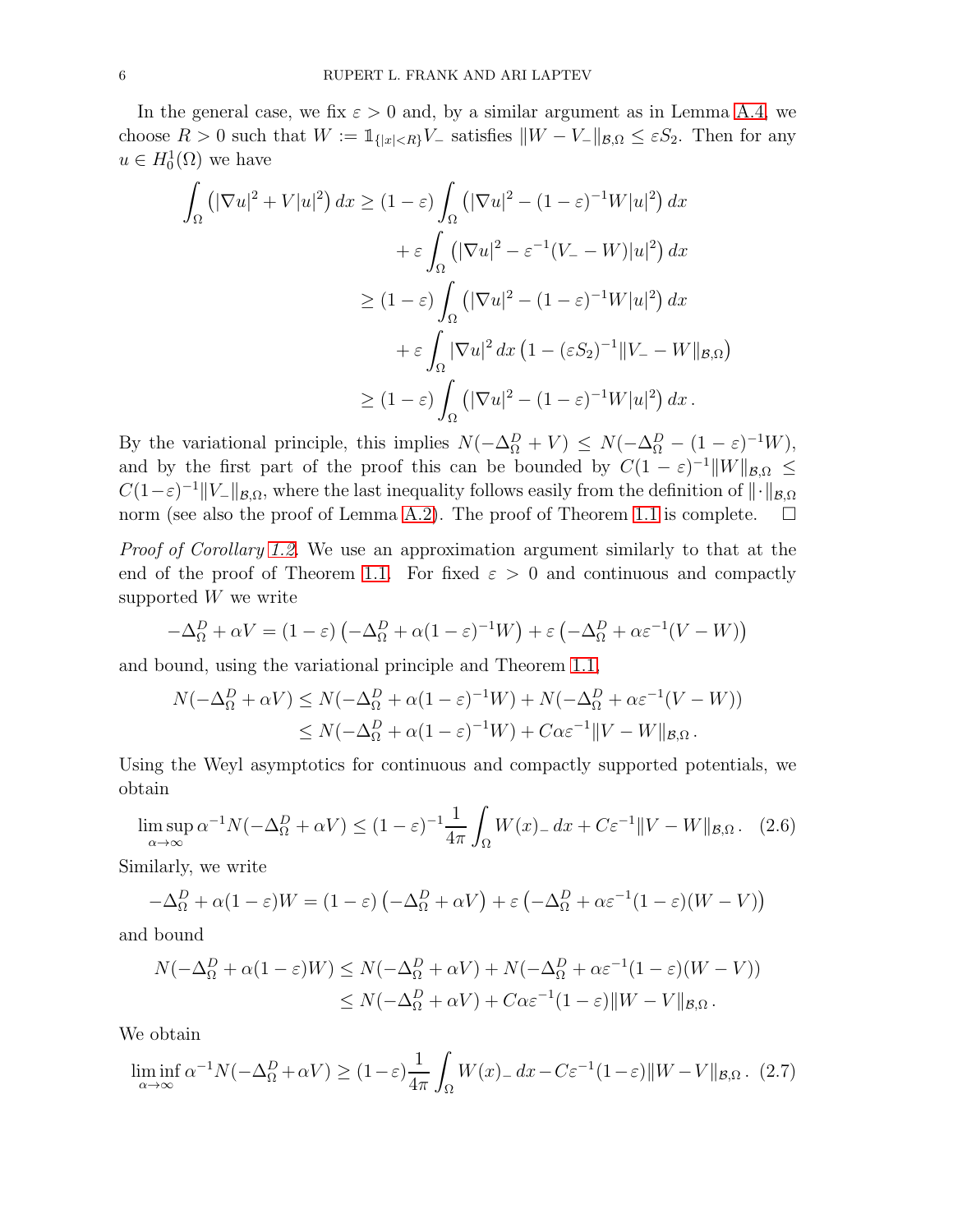By an argument as in Lemma [A.4,](#page-12-0) there is a sequence of continuous  $W_n$  with compact support such that  $||W_n-V||_{\mathcal{B},\Omega} \to 0$ . We also note that with C' such that  $\mathcal{A}(1/C')=1$ , we have for any  $g \in L^{\mathcal{B}}(\Omega)$ ,

$$
||g||_{L^1(\Omega)} = C' \int_{\Omega} \frac{\overline{\operatorname{sgn} g}}{C'} g \, dx \le C' ||g||_{\mathcal{B},\Omega},
$$

and therefore  $||W_n - V||_{L^1(\Omega)} \leq C'||W_n - V||_{\mathcal{B},\Omega} \to 0$ . Replacing W by  $W_n$  in [\(2.6\)](#page-5-0) and [\(2.7\)](#page-5-1) and letting  $n \to \infty$  we obtain

$$
(1 - \varepsilon) \frac{1}{4\pi} \int_{\Omega} V(x) dx \le \liminf_{\alpha \to \infty} \alpha^{-1} N(-\Delta_{\Omega}^{D} + \alpha V)
$$
  
\$\le \limsup\_{\alpha \to \infty} \alpha^{-1} N(-\Delta\_{\Omega}^{D} + \alpha V) \le (1 - \varepsilon)^{-1} \frac{1}{4\pi} \int\_{\Omega} V(x) dx.\$

<span id="page-6-0"></span>Since  $\varepsilon > 0$  is arbitrary, the corollary follows.

## 3. Trudinger's inequality

Our goal in this section is to prove Proposition [2.1.](#page-3-3) The first part of this proposition is well-known and goes back to the works [\[20,](#page-16-6) [10,](#page-15-6) [18\]](#page-16-7). Since we will need some intermediate result from this proof for the proof of the second part, we recall it here, following [\[9\]](#page-15-7).

<span id="page-6-2"></span>**Lemma 3.1.** There is a constant  $\alpha_0 > 0$  and a continuous function  $[0, \alpha_0) \ni \alpha \to C_\alpha$ with  $C_0 = 0$  such that for any open set  $\Omega \subset \mathbb{R}^2$  of finite measure, any  $u \in H_0^1(\Omega)$  and any  $0 \leq \alpha < \alpha_0$ .

$$
\int_{\Omega} \mathcal{A}\left(\frac{\alpha |u|^2}{\|\nabla u\|^2}\right) dx \leq C_{\alpha} |\Omega|.
$$

*Proof.* We begin by showing that for  $q > 2$  and  $u \in H^1(\mathbb{R}^2)$ ,

<span id="page-6-1"></span>
$$
\left(\int_{\mathbb{R}^2} |\nabla u|^2 \, dx\right)^{1-2/q} \left(\int_{\mathbb{R}^2} |u|^2 \, dx\right)^{2/q} \ge \frac{2}{q} (4\pi)^{(q-2)/q} \left(\int_{\mathbb{R}^2} |u|^q \, dx\right)^{2/q}.\tag{3.1}
$$

The point here is the explicit expression of the constant on the right side and, in particular, its behavior as  $q \to \infty$ .

In order to prove this inequality we apply, with a parameter  $\kappa > 0$  to be determined, the Hausdorff–Young and the Hölder inequality to get

$$
||u||_q \le (2\pi)^{-(q-2)/q} ||\hat{u}||_{q'} \le (2\pi)^{-(q-2)/q} ||(|\xi|^2 + \kappa^2)^{1/2} \hat{u}|| ||(|\xi|^2 + \kappa^2)^{-1/2} ||_{2q/(q-2)}.
$$

Since

$$
\left\| (|\xi|^2 + \kappa^2)^{-1/2} \right\|_{2q/(q-2)}^{2q/(q-2)} = 2\pi \int_0^\infty \frac{k \, dk}{(k^2 + \kappa^2)^{q/(q-2)}} = \frac{q-2}{2} \pi \, \kappa^{-4/(q-2)} \,,
$$

we obtain

$$
||u||_q^2 \leq (8\pi)^{-(q-2)/q} (q-2)^{(q-2)/q} \kappa^{-4/q} (||\nabla u||^2 + \kappa^2 ||u||^2).
$$

We optimize the right side by choosing  $\kappa^2 = (2/(q-2)) \|\nabla u\|^2 / \|u\|^2$  and obtain [\(3.1\)](#page-6-1).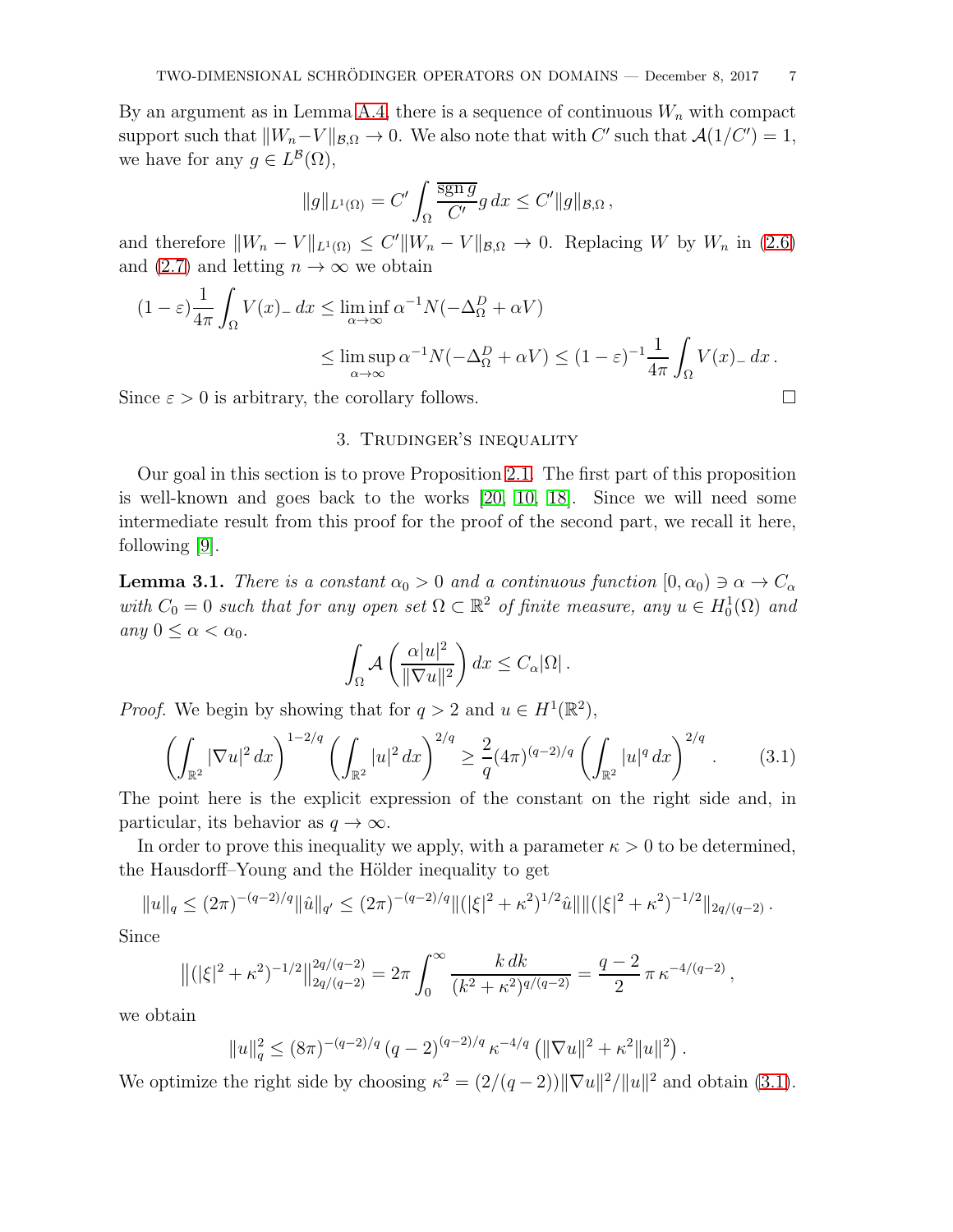If  $u \in H_0^1(\Omega)$ , we can use

$$
\int_{\Omega} |u|^2 dx \leq |\Omega|^{1-2/q} \left( \int_{\Omega} |u|^q dx \right)^{2/q}
$$

and obtain from [\(3.1\)](#page-6-1)

$$
\left(\int_{\Omega} |\nabla u|^2 dx\right)^{q/2} |\Omega| \ge \left(\frac{2}{q}\right)^{q^2/(2(q-2))} (4\pi)^{q/2} \int_{\Omega} |u|^q dx.
$$

Thus,

$$
\int_{\Omega} \mathcal{A}\left(\frac{\alpha |u|^2}{\|\nabla u\|^2}\right) dx = \sum_{n=2}^{\infty} \frac{1}{n!} \int_{\Omega} \left(\frac{\alpha |u|^2}{\|\nabla u\|^2}\right)^n dx \le C_{\alpha} |\Omega|
$$

with

$$
C_{\alpha} := \sum_{n=2}^{\infty} \frac{n^{n^2/(n-1)}}{n!} \left(\frac{\alpha}{4\pi}\right)^n.
$$

Using Stirling's asymptotics and the root test we see that  $C_{\alpha}$  converges if  $0 \leq \alpha < 4\pi/e$ and defines a continuous function with  $C_0 = 0$ .

*Proof of Proposition [2.1.](#page-3-3)* Let  $C_{\alpha}$  be the constant from Lemma [3.1.](#page-6-2) For the proof of the first part, we simply choose  $S_2 > 0$  such that  $C_{S_2} \leq 1$ .

For the proof of the second part, let  $\tilde{Q}$  be the cube with the same center as  $Q$  but with three times its side length and let  $E: H^1(Q) \to H^1(\tilde{Q})$  be the extension operator by repeated reflection. Thus, for all  $u \in H^1(Q)$ ,

$$
\int_{\tilde{Q}} |Eu|^2 dx = 9 \int_Q |u|^2 dx \quad \text{and} \quad \int_{\tilde{Q}} |\nabla Eu|^2 dx = 9 \int_Q |\nabla u|^2 dx.
$$

Let  $\eta \in C_0^{\infty}(\tilde{Q})$  be a real function with  $\eta \equiv 1$  on  $Q$ . We choose this function to be of the form  $\eta(x) = \eta_0((x - a)/L)$ , where a and L are the center and the side length of Q, respectively, and where  $\eta_0$  is a universal function. Then the operator  $\tilde{E}$  defined by  $\tilde{E}u = \eta E u$  maps  $H^1(Q)$  into  $H_0^1(\tilde{Q})$  and satisfies

$$
\int_{\tilde{Q}} |\nabla \tilde{E}u|^2 dx = \int_{\tilde{Q}} (\eta^2 |\nabla Eu|^2 - \eta \Delta \eta |u|^2) dx
$$
  

$$
\leq 9 \|\eta_0\|_{\infty}^2 \int_Q |\nabla u|^2 dx + 9 \|\eta_0 \Delta \eta_0\|_{\infty} |Q|^{-1} \int_Q |u|^2 dx.
$$

This inequality is, in particular, valid for functions  $u \in H^1(\Omega)$  which vanish near  $Q \cap \partial\Omega$ , because such functions can be extended by zero to functions in  $H^1(Q)$ . If, in addition,  $\int_{\Omega} u \, dx = \int_{Q} u \, dx = 0$ , then we can bound the last term on the right side by the Poincaré inequality on  $Q$  and we finally obtain

$$
\int_{\tilde{Q}} |\nabla \tilde{E} u|^2 dx \le c \int_Q |\nabla u|^2 dx
$$

with  $c := 9 \left( \| \eta_0 \|_{\infty}^2 + \pi^{-2} \| \eta_0 \Delta \eta_0 \|_{\infty} \right)$ .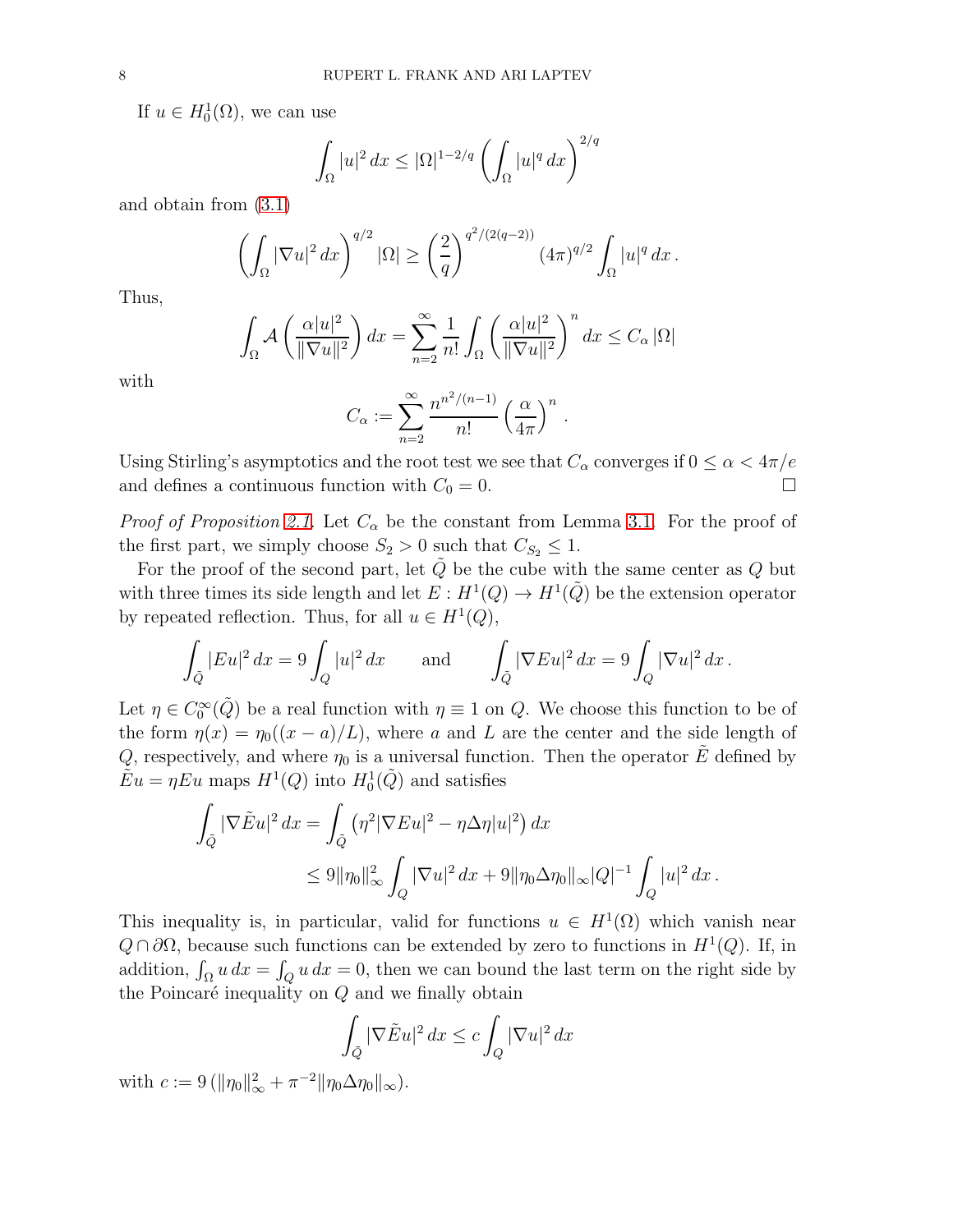Moreover, let  $\tilde{\Omega} \subset \tilde{Q}$  be the set obtained from  $\Omega$  by repeated reflection on the boundaries of the cubes. Then  $|\tilde{\Omega}| = 9|\Omega|$ . If  $u \in H^1(\Omega)$  vanishes near  $Q \cap \partial\Omega$ , then  $\tilde{E}u \in H_0^1(\tilde{\Omega})$  and therefore by the inequality from Lemma [3.1,](#page-6-2)

$$
\int_{\Omega} \mathcal{A}\left(\frac{\alpha|u|^2}{\|\nabla u\|_{L^2(\Omega)}^2}\right)dx \leq \int_{\tilde{\Omega}} \mathcal{A}\left(\frac{c\alpha|\tilde{E}u|^2}{\|\nabla \tilde{E}u\|_{L^2(\Omega)}}\right)dx \leq C_{c\alpha}|\tilde{\Omega}| = 9C_{c\alpha}|\Omega|.
$$

<span id="page-8-0"></span>Choosing  $S'_2 > 0$  such that  $9C_{cS'_2} \leq 1$ , we obtain the claimed inequality.

#### 4. The covering lemma

Our goal in the section is to prove Proposition [2.2.](#page-4-0) In a first step we will see that around each point we can center a cube for which the norm of a given function has a prescribed Orlicz norm. This requires some basic facts about Orlicz spaces, which we recall in Appendix [A.](#page-9-0) In a second step we apply the Besicovich theorem to obtain a suitable finite collection of cubes. The relevant version of the Besicovich theorem will be recalled in Appendix [B.](#page-13-0)

<span id="page-8-1"></span>**Lemma 4.1.** Let  $\Omega \subset \mathbb{R}^2$  be an open set of finite measure, let  $0 \leq W \in L^{\mathcal{B}}(\Omega)$  and let  $0 < A < ||W||_{\mathcal{B}, \Omega}$ . Then for any  $x \in \overline{\Omega}$  there is an open cube  $Q_x$  centered at x with

$$
||W||_{\mathcal{B},Q_x\cap\Omega}=A.
$$

If  $Q_x$  is chosen maximal with this property, then  $\overline{\Omega} \ni x \mapsto |Q_x|$  is upper semicontinuous.

*Proof.* First, we fix  $x \in \overline{\Omega}$  and consider the function  $j(l) := ||V||_{\mathcal{B},(x+lQ)\cap\Omega}$ , where  $Q := (-1/2, 1/2)^d$ , so  $x + lQ$  is the open cube centered at x with side length l. By a simple property of the norm (see  $(A.1)$ ), j is a non-decreasing function of l.

We claim that j is continuous on  $[0, \infty)$  with  $j(0) = 0$ . To prove this, we let  $(l_n) \subset (0,\infty)$  with  $l_n \to l \in [0,\infty)$ . Setting  $E_n := (x + l_n Q) \cap \Omega$  and  $E := (x + lQ) \cap \Omega$ , we clearly have  $|E_n\Delta E| \to 0$  as  $n \to \infty$  and therefore, according to Lemma [A.5,](#page-12-1)

$$
j(l_n) = ||V||_{\mathcal{B},E_n} \to ||V||_{\mathcal{B},E} = j(l),
$$

proving the claimed continuity and the fact that  $j(0) = 0$ .

Also, it is easy to see that  $\lim_{l\to\infty} j(l) = ||V||_{\mathcal{B},\Omega}$ . Thus, for any  $0 < A < ||V||_{\mathcal{B},\Omega}$ there is an l such that  $j(l) = A$ . We denote  $l_x := \max\{l : j(l) = A\}$ , making the dependence on x explicit.

We now prove the upper semi-continuity statement. This will follow if we can show that for  $(x_n) \subset \overline{\Omega}$  and  $(l_n) \subset (0,\infty)$  with  $x_n \to x \in \overline{\Omega}$  and  $l_n \to l \in (0,\infty)$  one has

$$
||V||_{\mathcal{B},(x_n+l_nQ)\cap\Omega} \to ||V||_{\mathcal{B},(x+lQ)\cap\Omega}.
$$

Indeed, if we apply this statement to  $l_n = l_{x_n}$ , then we obtain that  $||V||_{\mathcal{B},(x+lQ)\cap\Omega} = A$ , and by maximality of  $l_x$  we conclude that  $l_x \geq l$ , which proves upper semi-continuity.

To prove the statement above, we apply again Lemma [A.5,](#page-12-1) this time with  $E_n :=$  $(x_n + l_n Q) \cap \Omega$  and  $E := (x + lQ) \cap \Omega$ . Again one easily checks that  $|E_n \Delta E| \to 0$  as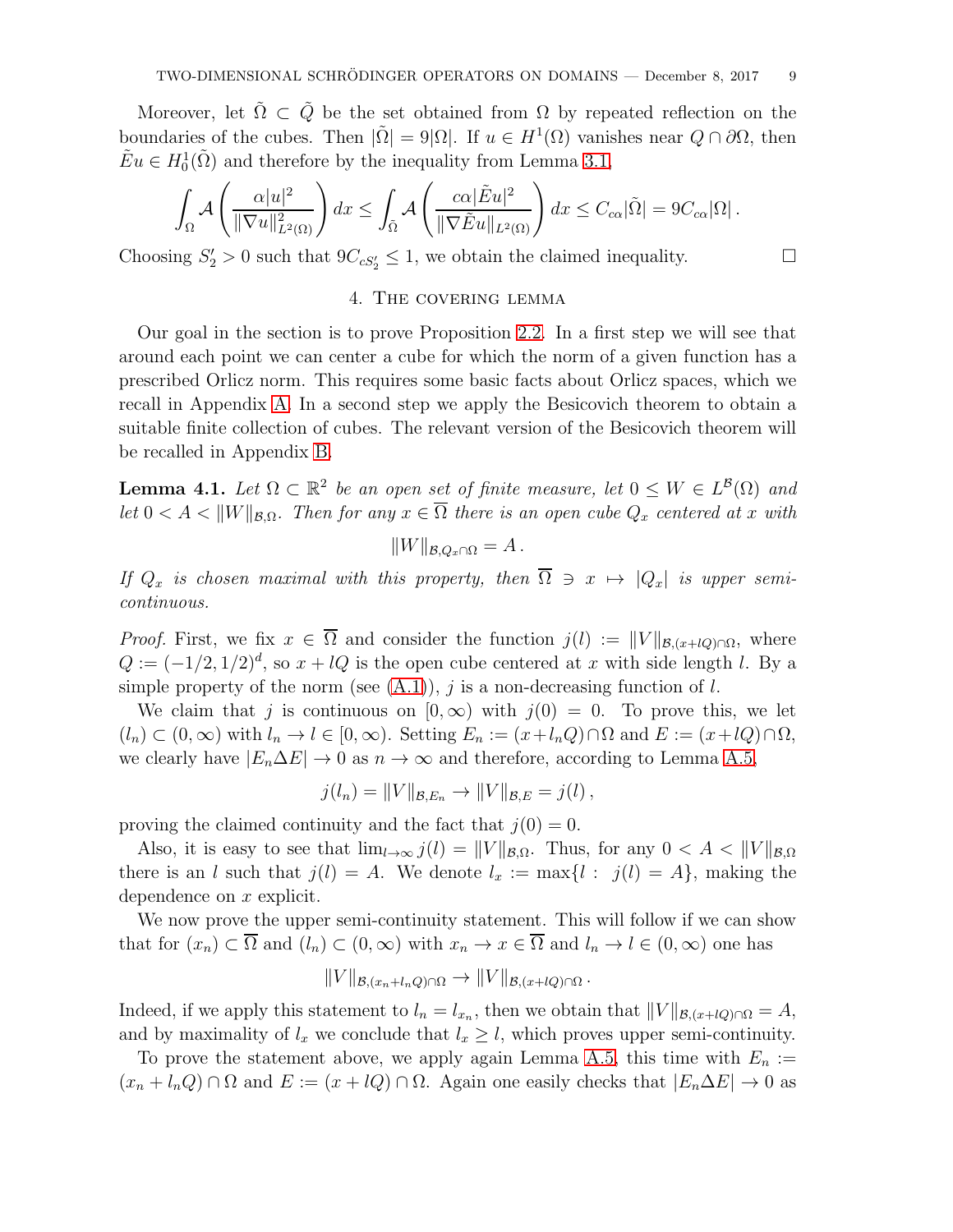$n \to \infty$ , so the assumption of this lemma is satisfied. This finishes the proof of the lemma. □

We are now in position to give the

*Proof of Proposition [2.2.](#page-4-0)* We may assume that  $0 < A < ||W||_{\mathcal{B},\Omega}$ . Then Lemma [4.1](#page-8-1) yields for any point  $x \in \overline{\Omega}$  an open cube  $Q_x$  centered at x with  $||W||_{\mathcal{B},Q_x\cap\Omega} = A$ . Moreover, the side length  $|Q_x|^{1/2}$  depends in an upper semi-continuous way on x. Thus, the Besicovitch lemma (Proposition [B.1\)](#page-14-0) yields a countable covering of multiplicity 4 and with the property that the cubes can be divided into families  $\Xi^k$ ,  $k = 1, \ldots, 17$ , each of which consists of disjoint cubes.

It remains to show that the covering is finite and with the claimed upper bound on the number M of cubes. For any  $k = 1, \ldots, 17$ , by the superadditivity property of the Orlicz norm (Lemma [A.1\)](#page-10-2),

$$
(\#\Xi^k)A = \sum_{Q \in \Xi^k} ||W||_{\mathcal{B},Q \cap \Omega} \le ||W||_{\mathcal{B},\Omega}.
$$

Summing over  $k$  we obtain

$$
MA \leq 17\,||W||_{\mathcal{B},\Omega},
$$

<span id="page-9-0"></span>which is the claimed bound.  $\square$ 

#### Appendix A. Orlicz spaces

In order to make this paper self-contained in this appendix we provide proofs of the results from Orlicz space theory which we need. For a deeper treatment we refer, for instance, to [\[5\]](#page-15-8).

Throughout this section we consider a convex function A on [0,  $\infty$ ) satisfying  $\mathcal{A}(t) =$ 0 if and only if  $t = 0$ , as well as

$$
\lim_{t \to \infty} \frac{\mathcal{A}(t)}{t} = \infty \quad \text{and} \quad \lim_{t \to 0} \frac{\mathcal{A}(t)}{t} = 0.
$$

(Such functions are called Young functions.) The example relevant for the rest of this paper is the function

$$
\mathcal{A}(t) = e^{|t|} - 1 - |t| \,,
$$

but our arguments are valid for general A.

Let  $\beta$  be the Legendre transform of  $\mathcal{A}$ , that is,

$$
\mathcal{B}(s) = \sup_{t \ge 0} (st - \mathcal{A}(t)) \quad \text{for } s \ge 0.
$$

It can be shown that  $\beta$  is again a Young function. In the example above, we have

$$
\mathcal{B}(s) = (1+|s|)\ln(1+|s|) - |s|.
$$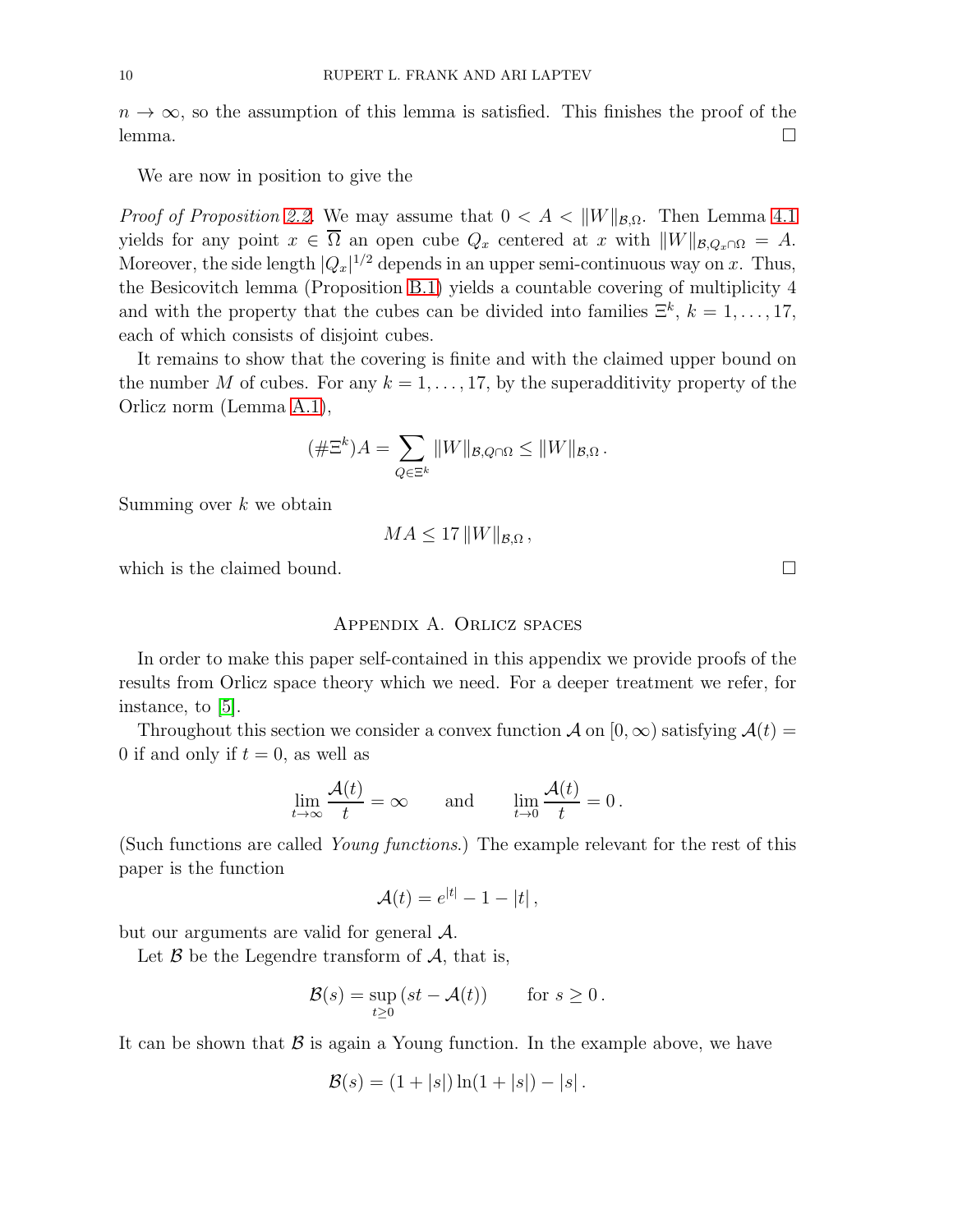For a finite measure space  $(X, dx)$  we denote by  $L^{\mathcal{B}}(X)$  the set of measurable functions  $g: X \to \mathbb{C}$  for which

$$
\|g\|_{\mathcal{B},X} = \sup \left\{ \left| \int_X fg \, dx \right| : f : X \to \mathbb{C} \text{ measurable such that } \int_X \mathcal{A}(|f|) \, dx \le |X| \right\}
$$

is finite (identifying almost everywhere equal functions). Clearly,  $\|\cdot\|_{\mathcal{B},X}$  defines a norm. We first show that this norm is superadditive.

<span id="page-10-2"></span>**Lemma A.1.** Let  $g \in L^{\mathcal{B}}(X)$  and let  $E_1, E_2, \ldots$  be pairwise disjoint measurable subsets of X. Then

$$
\sum_j \|g\|_{\mathcal{B},E_j} \le \|g\|_{\mathcal{B},X}.
$$

Note that this implies, in particular, that

<span id="page-10-1"></span>
$$
||g||_{\mathcal{B},E} \le ||g||_{\mathcal{B},X} \quad \text{if } E \subset X. \tag{A.1}
$$

*Proof.* Consider any sequence of measurable functions  $f_1, f_2, \ldots$  on  $E_1, E_2, \ldots$  with

$$
\int_{E_j} \mathcal{A}(|f_j|) dx \leq |E_j| \quad \text{for all } j.
$$

We define functions  $s_j$  on  $E_j$  with  $|s_j| = 1$  and  $s_j f_j g = |f_j g|$  pointwise on  $E_j$ . We define a function  $\tilde{f}$  on X by  $\tilde{f}|_{E_j} := s_j f_j$  for each j and  $\tilde{f} := 0$  on  $X \setminus \bigcup_j E_j$ . Then

$$
\int_X \mathcal{A}(|\tilde{f}|) dx = \sum_j \int_{E_j} \mathcal{A}(|s_j f_j|) dx = \sum_j \int_{E_j} \mathcal{A}(|f_j|) dx \le \sum_j |E_j| \le |E|.
$$

Thus,

$$
\sum_j \left| \int_{E_j} f_j g \, dx \right| = \sum_j \int_{E_j} \tilde{f}_j g \, dx = \int_X \tilde{f} g \, dx \le ||g||_{\mathcal{B},X}.
$$

Taking the supremum over all functions  $f_i$  with the specified properties we arrive at the inequality in the lemma.

<span id="page-10-0"></span>**Lemma A.2.** Let  $g \in L^{\mathcal{B}}(X)$ , let  $E, F \subset X$  be measurable with  $|E| \leq |F|$  and assume that g vanishes on  $X \setminus (E \cap F)$ . Then

$$
||g||_{\mathcal{B},E} \le ||g||_{\mathcal{B},F} \le \frac{|F|}{|E|} ||g||_{\mathcal{B},E}.
$$

*Proof.* We first observe that, since f vanishes off  $E \cap F$  and since A is monotone, we have

$$
\|g\|_{\mathcal{B},E} = \sup \left\{ \left| \int_{E \cap F} fg \, dx \right| : f : E \cap F \to \mathbb{C} \text{ measurable with } \int_{E \cap F} \mathcal{A}(|f|) \, dx \le |E| \right\}
$$
 and

and

$$
||g||_{\mathcal{B},F} = \sup \left\{ \left| \int_{E \cap F} fg \, dx \right| : f : E \cap F \to \mathbb{C} \text{ measurable with } \int_{E \cap F} \mathcal{A}(|f|) \, dx \le |F| \right\}.
$$
  
Since  $|E| \le |F|$ , this immediately implies  $||g||_{\mathcal{B},E} \le ||g||_{\mathcal{B},F}.$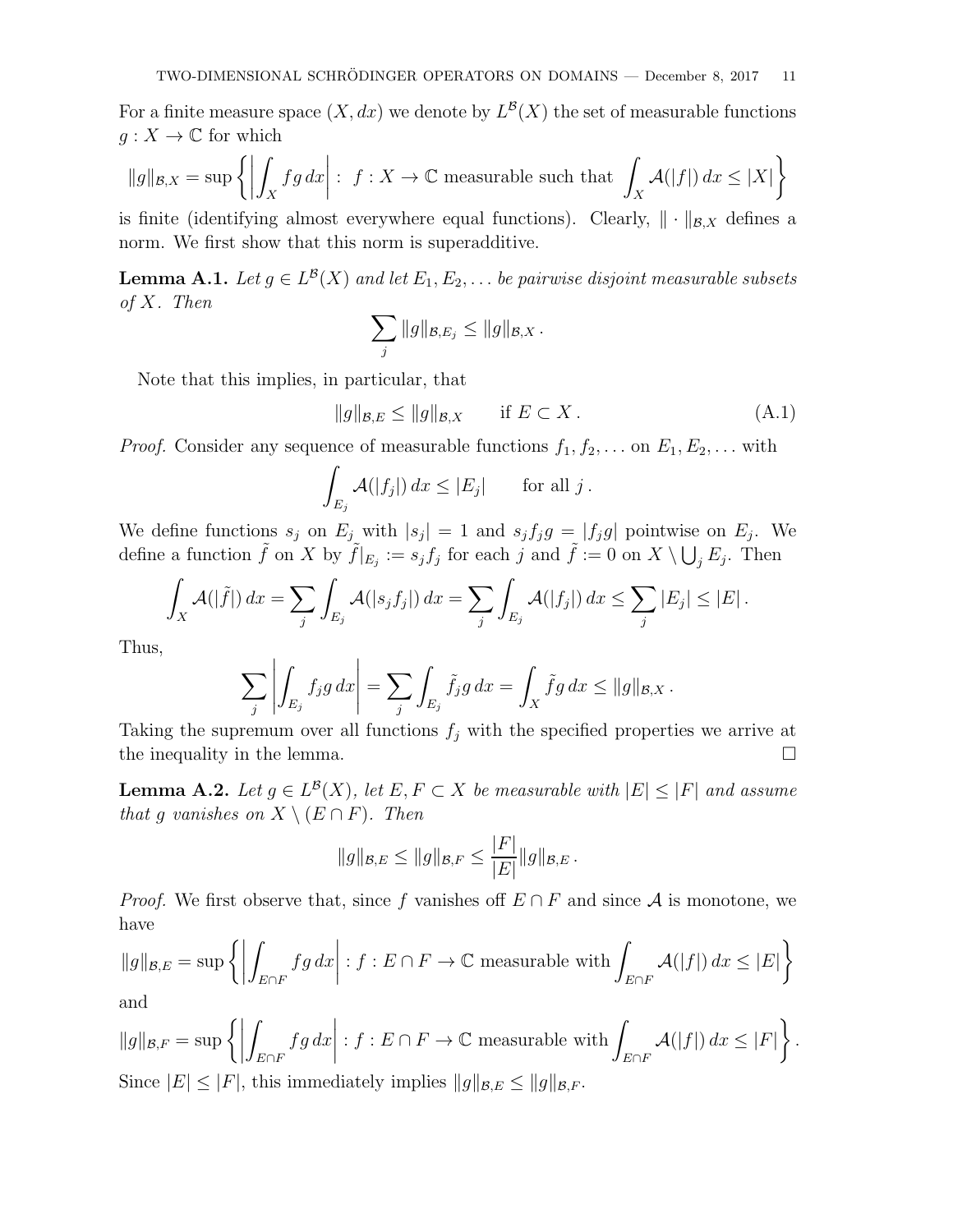To prove the converse inequality, let f be a measurable function on  $E \cap F$  with  $\int_{E\cap F} \mathcal{A}(|f|) dx \leq |F|$ . Since A is convex with  $\mathcal{A}(0) = 0$  we have  $\mathcal{A}(\theta t) \leq \theta \mathcal{A}(t)$  for any  $0 \le \theta \le 1$  and any  $t \ge 0$ . Thus,  $\tilde{f} := (|E|/|F|) f$  satisfies  $\int_{E \cap F} \mathcal{A}(|\tilde{f}|) dx \le |E|$ , and therefore

$$
||g||_{\mathcal{B},E} \ge \left| \int_{E \cap F} \tilde{f}g \, dx \right| = \frac{|E|}{|F|} \left| \int_{E \cap F} fg \, dx \right|.
$$

Taking the supremum over all f as before, we deduce  $||g||_{\mathcal{B},E} \ge (|E|/|F|)||g||_{\mathcal{B},F}$ , as claimed.  $\Box$ 

<span id="page-11-4"></span>**Lemma A.3.** For any  $g \in L^{\mathcal{B}}(X)$ ,

$$
\int_X \mathcal{B}\left(\frac{|X| |g|}{\|g\|_{\mathcal{B},X}}\right) dx \le |X|.
$$

Proof. As a preliminary remark we note that

<span id="page-11-0"></span>
$$
s\mathcal{B}'(s) = \mathcal{A}(\mathcal{B}'(s)) + \mathcal{B}(s) \qquad \text{for all } s \ge 0,
$$
 (A.2)

where here and in what follows we denote by  $\mathcal{B}'$  the right sided derivative of  $\mathcal{B}$  (which exists by convexity). In fact, by convexity  $\mathcal{B}(\sigma) \geq \mathcal{B}(s) + \mathcal{B}'(s)(\sigma - s)$  for all  $\sigma$  and therefore  $s\mathcal{B}'(s) - \mathcal{B}(s) = \sup_{\sigma} (\sigma \mathcal{B}'(s) - \mathcal{B}(\sigma))$ . Since A is the Legendre transform of  $\mathcal{B}$ , we obtain  $(A.2)$ .

We now turn to the proof of the lemma. Clearly, we may assume that  $||g||_{\mathcal{B},X} = |X|$ . Let  $f := \overline{\text{sgn }g} \mathcal{B}'(|g|)$ . We shall show momentarily that

<span id="page-11-1"></span>
$$
\int_{X} \mathcal{A}(|f|) dx \le |X|.
$$
\n(A.3)

Because of this inequality and the definition of  $||g||_B$ , we have

$$
|X| = ||g||_{\mathcal{B},X} \ge \left| \int_X fg \, dx \right| = \int_X |f||g| \, dx
$$

On the other hand, because of [\(A.2\)](#page-11-0) we have

<span id="page-11-2"></span>
$$
|f||g| = \mathcal{A}(|f|) + \mathcal{B}(|g|), \qquad (A.4)
$$

and therefore

$$
\int_X |f||g| dx = \int_X \mathcal{A}(|f|) dx + \int_X \mathcal{B}(|g|) dx \ge \int_X \mathcal{B}(|g|) dx,
$$

which yields the inequality in the lemma.

It remains to prove [\(A.3\)](#page-11-1). For  $M > 0$  let  $f_M := f \mathbb{1}_{\{|f| \le M\}}$  and note that [\(A.4\)](#page-11-2) yields

$$
|f_M||g| = \mathcal{A}(|f_M|) + \mathbb{1}_{\{|f| \le M\}} \mathcal{B}(|g|) \ge \mathcal{A}(|f_M|).
$$

We choose M large enough such that  $\mathbb{1}_{\{|f| \leq M\}} \mathcal{B}(|g|)$  does not vanish almost everywhere and obtain

<span id="page-11-3"></span>
$$
\int_{X} |f_M||g| dx > \int_{X} \mathcal{A}(|f_M|) dx.
$$
\n(A.5)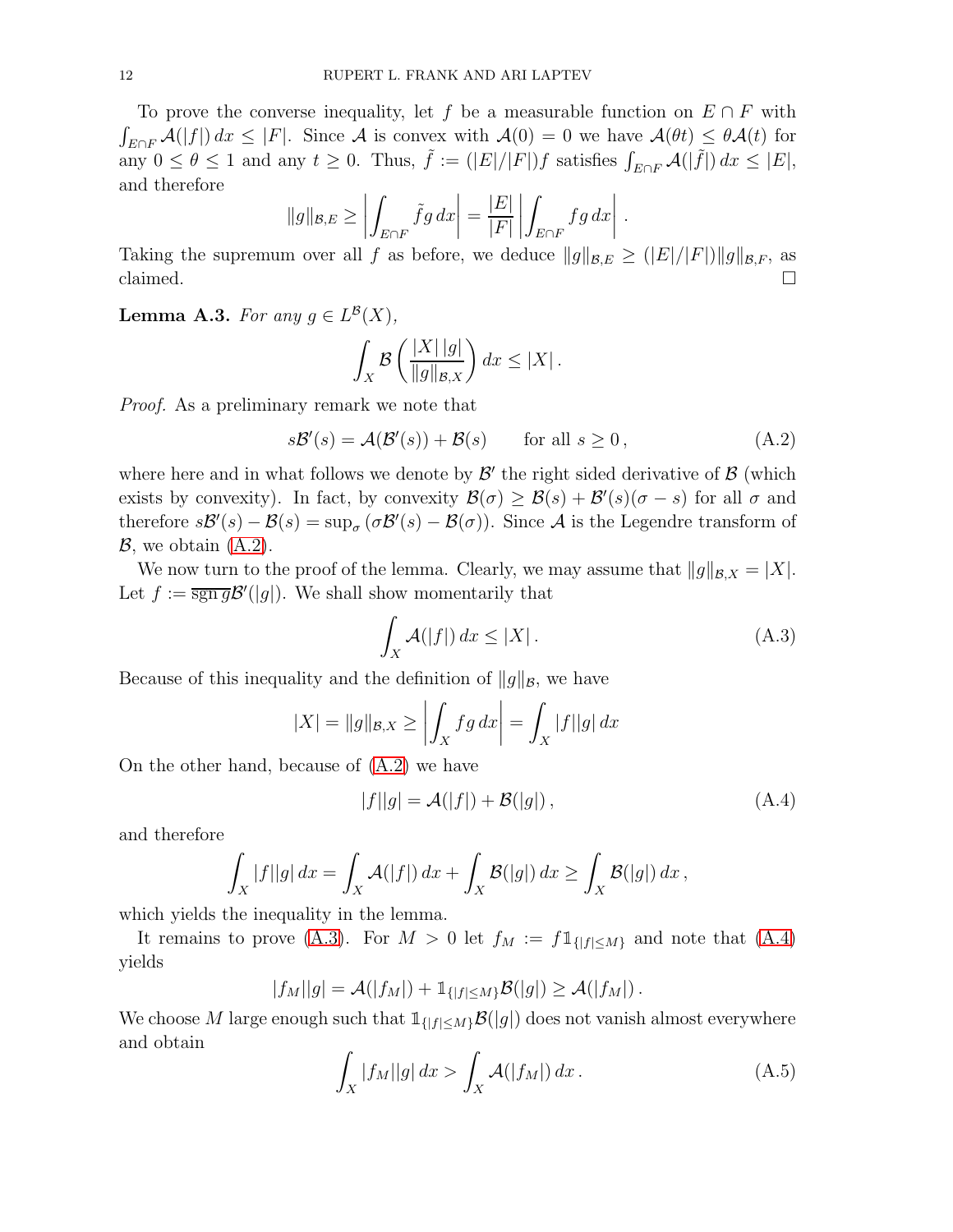We now show that  $\alpha := \int_X \mathcal{A}(|f_M|) dx \leq |X|$ , which implies [\(A.3\)](#page-11-1) by monotone convergence. We argue by contradiction and assume that  $\alpha > |X|$ . Note that  $\alpha < \infty$ since  $f_M$  is bounded. As in the previous proof, by convexity, we have  $\mathcal{A}(|X| | f_M/\alpha) \leq$  $(|X|/\alpha)\mathcal{A}(|f_M|)$  and therefore  $\int_X \mathcal{A}(|X| |f_M|/\alpha) dx \leq |X|$ . By definition of  $||g||_{\mathcal{B},X}$ ,

$$
\int_X |f_M||g| dx = \frac{\alpha}{|X|} \int_X \frac{|X| f_M}{\alpha} g dx \le \frac{\alpha}{|X|} \|g\|_{\mathcal{B}} = \alpha.
$$

This contradicts [\(A.5\)](#page-11-3), and therefore we obtain  $\alpha \leq |X|$ .

<span id="page-12-0"></span>Lemma A.4. Assume that  $\beta$  satisfies

<span id="page-12-2"></span>
$$
\limsup_{t \to \infty} \frac{\mathcal{B}(2t)}{\mathcal{B}(t)} < \infty. \tag{A.6}
$$

Then  $L^{\infty}(X)$  is dense in  $L^{\mathcal{B}}(X)$ .

In the theory of Orlicz spaces, [\(A.6\)](#page-12-2) is called  $\Delta_2$  condition. Note that the function  $\mathcal{B}(t) = (1+|t|)\ln(1+|t|) - |t|$  satisfies this condition (while  $\mathcal{A}(t) = e^{|t|} - 1 - |t|$  does not).

*Proof.* Let  $g \in L^{\mathcal{B}}(X)$ . We show that  $g_M := g \mathbb{1}_{\{|g| \le M\}} \to g$  in  $L^{\mathcal{B}}(X)$  as  $M \to \infty$ .

Let  $\lambda := ||g||_{\mathcal{B},X}/|X|$ , so that  $\int_X \mathcal{B}(|g|/\lambda) dx < \infty$  by Lemma [A.3.](#page-11-4) Moreover,  $\mathcal{B}(|g_M - g|/\lambda) \leq \mathcal{B}(|g|/\lambda)$  and therefore, by dominated convergence,  $\int_X \mathcal{B}(|g_M - g|/\lambda)$  $g(\lambda) dx \to 0$  as  $M \to \infty$ . It is easy to see that assumption [\(A.6\)](#page-12-2) implies that for any  $\varepsilon > 0$  and  $k \in \mathbb{N}$  there is a  $C_{k,\varepsilon} < \infty$  such that

$$
\mathcal{B}(2^k t) \le C_{k,\varepsilon} \mathcal{B}(t) + \varepsilon \qquad \text{for all } t \ge 0.
$$

Let f be a measurable function with  $\int_X \mathcal{A}(|f|) dx \leq |X|$ . Then by the definition of  $\mathcal{B}$ as Legendre transform,

$$
|f|2^k|g_M-g|/\lambda \leq \mathcal{A}(|f|) + \mathcal{B}(2^k|g_M-g|/\lambda) \leq \mathcal{A}(|f|) + C_{k,\varepsilon} \mathcal{B}(|g_M-g|/\lambda) + \varepsilon.
$$

Thus,

$$
\left| \int_X f^{2k} (g_M - g) / \lambda \, dx \right| \le (1 + \varepsilon) |X| + C_{k,\varepsilon} \int_X \mathcal{B}(|g_M - g| / \lambda) \, dx
$$

and, taking the supremum over  $f$ ,

$$
(2^k/\lambda) \|g_M - g\|_{\mathcal{B},X} = \|2^k(g_M - g)/\lambda\|_{\mathcal{B},X} \le (1+\varepsilon)|X| + C_{k,\varepsilon} \int_X \mathcal{B}(|g_M - g|/\lambda) dx.
$$

Letting  $M \to \infty$  gives

$$
\limsup_{M \to \infty} \|g_M - g\|_{\mathcal{B},X} \leq \lambda 2^{-k} (1 + \varepsilon) |X|,
$$

and letting  $k \to \infty$  gives  $g_M \to g$  in  $L^{\mathcal{B}}$  $(X)$ .

<span id="page-12-1"></span>**Lemma A.5.** Assume that B satisfies [\(A.6\)](#page-12-2). Let  $g \in L^{\mathcal{B}}(X)$  and let  $E_1, E_2, \ldots$  and E be measurable subsets of X with  $|E_n\Delta E| \to 0$  as  $n \to \infty$ . Then, as  $n \to \infty$ ,

$$
||g||_{\mathcal{B},E_n}\to ||g||_{\mathcal{B},E}.
$$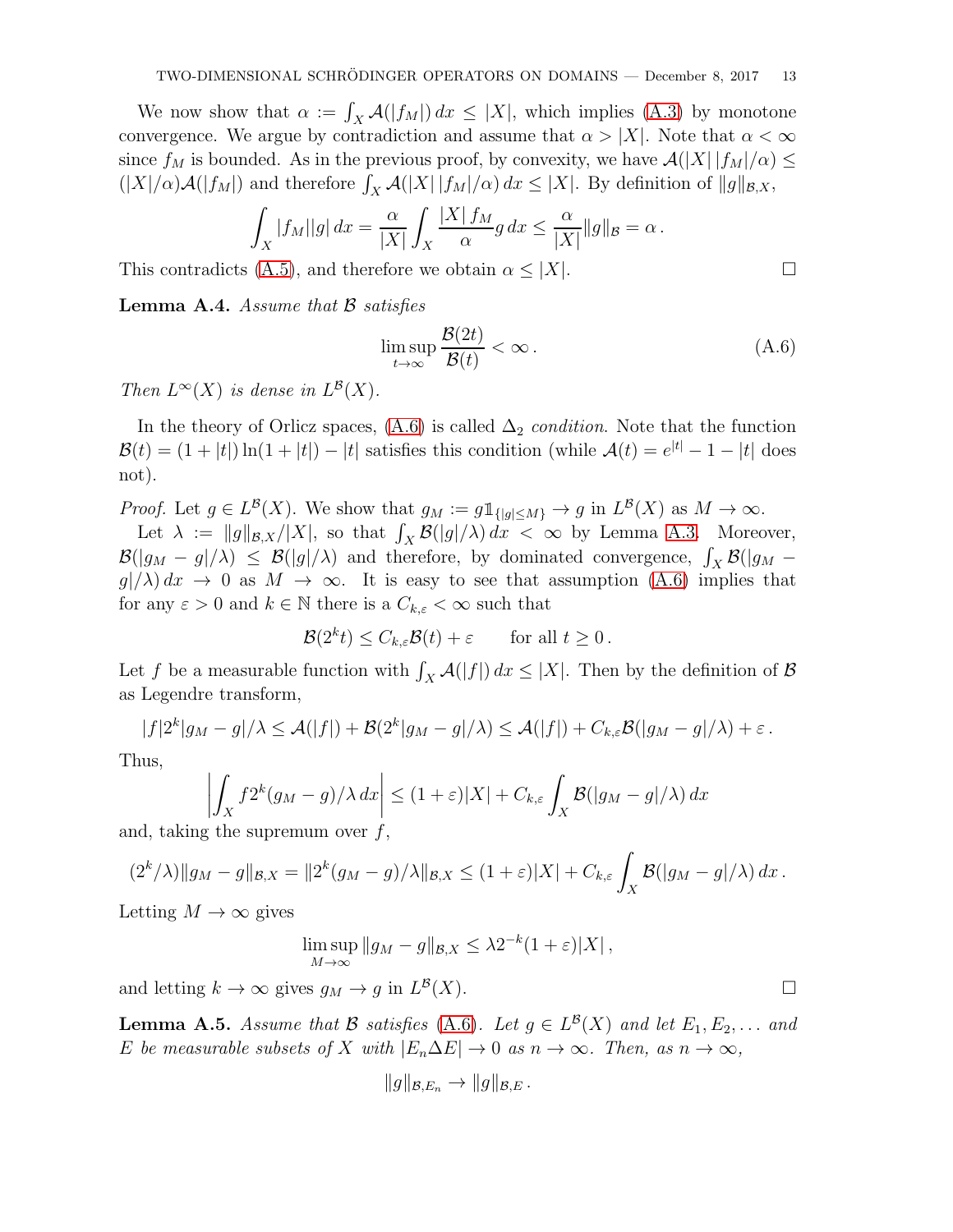*Proof.* We first claim that we may assume that  $g$  is bounded. Indeed, from Lemma [A.4](#page-12-0) we know for any  $\varepsilon > 0$  there is an  $g_{\varepsilon} \in L^{\infty}(X)$  such that  $||g_{\varepsilon} - g||_{\mathcal{B},X} \leq \varepsilon$ . Thus, by the triangle inequality and by [\(A.1\)](#page-10-1) we have for any measurable  $F \subset X$ ,  $||g_{\varepsilon}||_{\mathcal{B},F} - ||g||_{\mathcal{B},F}| \le ||g_{\varepsilon} - g||_{\mathcal{B},F} \le ||g_{\varepsilon} - g||_{\mathcal{B},X} \le \varepsilon$ . Applying this with  $F = E_n$  and with  $F = E$ , we see that it is enough to prove the lemma for  $g \in L^{\infty}(X)$ , as claimed.

Let us define  $g_n := g1_{E_n \cap E}$ . Then

$$
|\|g\|_{\mathcal{B},E_n} - \|g\|_{\mathcal{B},E}| \leq |\|g\|_{\mathcal{B},E_n} - \|g_n\|_{\mathcal{B},E_n}| + |\|g_n\|_{\mathcal{B},E_n} - \|g_n\|_{\mathcal{B},E}| + |\|g_n\|_{\mathcal{B},E} - \|g\|_{\mathcal{B},E}|.
$$

We have, using [\(A.1\)](#page-10-1),

$$
\|g_n\|_{\mathcal{B},E_n} - \|g\|_{\mathcal{B},E_n} \le \|g_n - g\|_{\mathcal{B},E_n} = \|g\chi_{E_n\setminus E}\|_{\mathcal{B},E_n} \le \|g\|_{\infty} \|\chi_{E_n\setminus E}\|_{\mathcal{B},E_n}
$$
  

$$
\le \|g\|_{\infty} \|\chi_{E_n\setminus E}\|_{\mathcal{B},X}.
$$

and similarly

$$
|\|g_n\|_{\mathcal{B},E} - \|g\|_{\mathcal{B},E}| \le \|g_n - g\|_{\mathcal{B},E} = \|g\chi_{E\setminus E_n}\|_{\mathcal{B},E} \le \|g\|_{\infty} \|\chi_{E\setminus E_n}\|_{\mathcal{B},E}
$$
  

$$
\le \|g\|_{\infty} \|\chi_{E\setminus E_n}\|_{\mathcal{B},X}.
$$

It is a simple exercise (using Jensen's inequality) to compute that for any measurable  $F \subset X$ ,

$$
\|\chi_F\|_{\mathcal{B},X} = |F| \mathcal{A}^{-1}(|X|/|F|),
$$

where  $\mathcal{A}^{-1}$  is the inverse function of  $\mathcal{A}$ ; see [\[5,](#page-15-8) Subsection II.9.3]. Since  $\mathcal{A}(t)/t \to \infty$  as  $t \to \infty$ , we deduce that  $\|\chi_F\|_{\mathcal{B},X} \to 0$  as  $|F| \to 0$ . Thus, the assumption  $|E_n \Delta E| \to 0$ implies that

$$
\|\|g\|_{\mathcal{B},E_n} - \|g_n\|_{\mathcal{B},E_n}\| + \|\|g_n\|_{\mathcal{B},E} - \|g\|_{\mathcal{B},E}\| \to 0
$$

as  $n \to \infty$ .

According to [\(A.1\)](#page-10-1) and Lemma [A.2](#page-10-0) we have

$$
|\|g_n\|_{\mathcal{B},E_n}-\|g_n\|_{\mathcal{B},E}|\leq \left(\frac{\max\{|E_n|,|E|\}}{\min\{|E_n|,|E|\}}-1\right)\|g\|_{\mathcal{B},X}.
$$

Again, since  $|E_n \Delta E| \to 0$ , we deduce that

$$
||g_n||_{\mathcal{B},E_n} - ||g_n||_{\mathcal{B},E} \to 0
$$

<span id="page-13-0"></span>as  $n \to \infty$ . This completes the proof.

# Appendix B. The Besicovich lemma

In this section we state and prove a version of Besicovich's covering lemma. We follow the exposition in [\[2\]](#page-15-9), but since we get a better constant under an additional semicontinuity assumption (which is satisfied in our application), we include the details. We prove the result in general dimension d.

We recall that by a *cube* we always mean an open cube with edges parallel to the coordinate axes, and by a *covering* of a set  $K \subset \mathbb{R}^d$  by cubes  $Q_1, \ldots, Q_M$  we mean that  $K \subset \bigcup_j Q_j$ . The multiplicity of such a covering is  $\sup_{x \in \mathbb{R}^d} \# \{j : x \in Q_j\}.$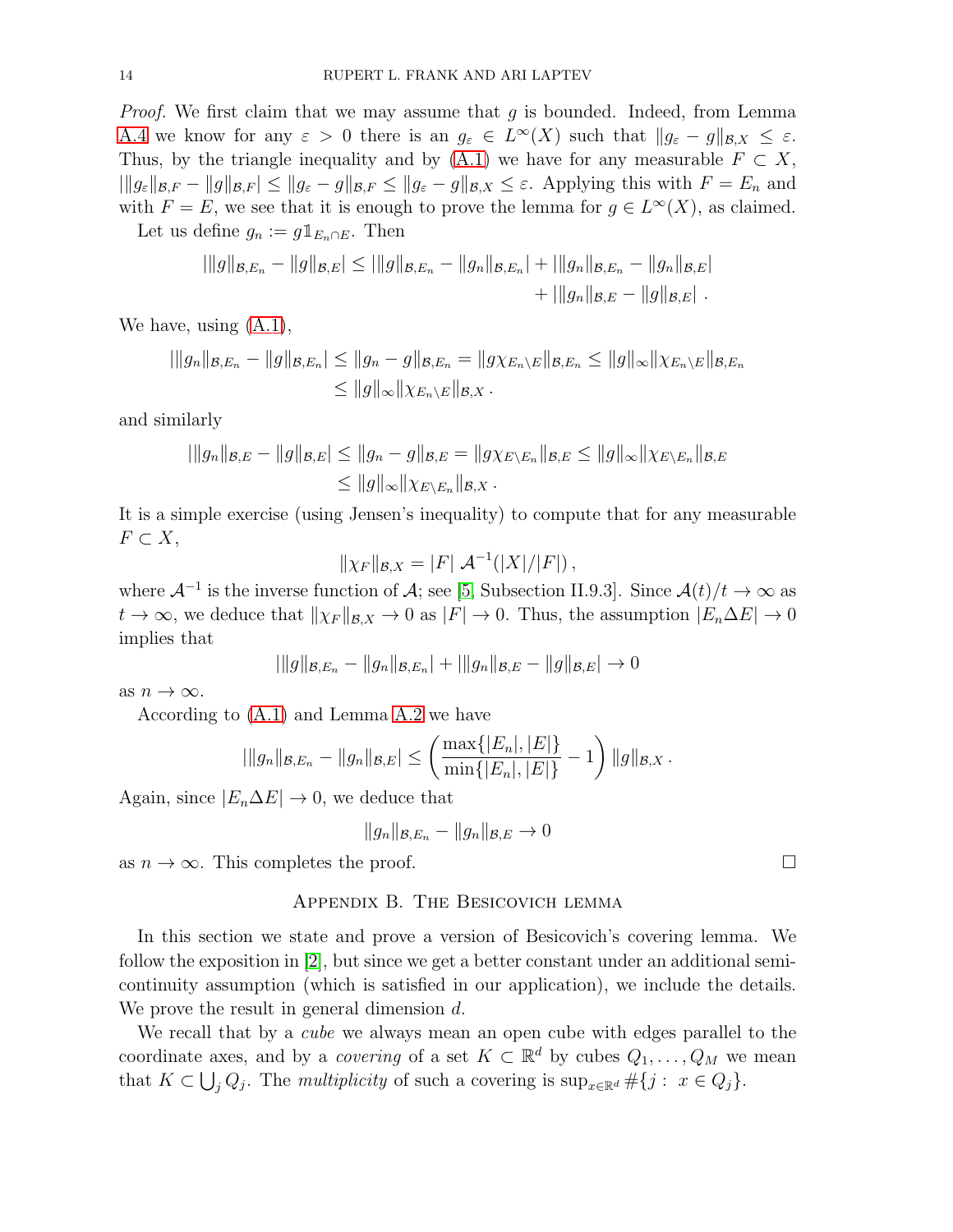We denote  $Q := (-1/2, 1/2)^d$ , so that  $a + lQ$  is the cube centered at  $a \in \mathbb{R}^d$  with side length  $l > 0$ .

<span id="page-14-0"></span>**Proposition B.1.** Let  $d \geq 1$ , let  $K \subset \mathbb{R}^d$  be a compact set and let l be a positive, upper semi-continuous function on  $K$ . Then there is a (finite or infinite) sequence  $(x_j) \subset K$  such that the cubes  $Q_j = x_j + l(x_j)Q, j = 1, 2, 3, \ldots$ , are a covering of K with multiplicity at most  $2^d$ . Moreover, the sequence  $(Q_j)$  can be divided into  $4^d + 1$ sequences  $\Xi^k = (Q_j^k)$  such that for any  $1 \leq k \leq 4^d + 1$ , the cubes in  $\Xi^k$  are disjoint (that is,  $Q_{j_1}^k \cap Q_{j_2}^k = \emptyset$  if  $j_1 \neq j_2$ ).

In the proof we use the notation  $|x|_{\infty} = \max\{|x^{(j)}| : 1 \leq j \leq d\}$  for  $x =$  $(x^{(1)},...,x^{(d)}) \in \mathbb{R}^d$ .

*Proof.* Since the function l is upper semi-continuous on the compact set  $K$ , it attains its maximum at some point  $x_1 \in K$ . Now assume that for some  $m \in \mathbb{N}$ , the points  $x_1, \ldots, x_m$  have already been chosen. If  $K \setminus \bigcup_{j=1}^m Q_j = \emptyset$ , then the selection process is finished. Otherwise, we take  $x_{m+1} \in K \setminus \bigcup_{j=1}^{m} Q_j$  such that the maximum of l over the compact  $K \setminus \bigcup_{j=1}^m Q_j$  is attained at  $x_{m+1}$ . This procedure leads to a finite or infinite sequence of points  $x_j$ . Let us show that they have all the required properties.

We claim that

<span id="page-14-1"></span>
$$
\left(x_i + \frac{l(x_i)}{2}Q\right) \cap \left(x_j + \frac{l(x_j)}{2}Q\right) = \emptyset \qquad \text{if } i \neq j. \tag{B.1}
$$

Indeed, to show this we may assume that  $i < j$ . Then, by construction  $x_j \notin Q_i$  and therefore  $|x_i - x_j|_{\infty} \ge l(x_i)/2$ . By construction we have  $l(x_i) \ge l(x_j)$  and therefore  $|x_i - x_j|_{\infty} \ge (l(x_i) + l(x_j))/4$ . This implies [\(B.1\)](#page-14-1).

We also claim that

<span id="page-14-2"></span>
$$
x_i \notin Q_j \qquad \text{if } i \neq j. \tag{B.2}
$$

Indeed, this is clear from the construction if  $i > j$ . On the other hand, if  $i < j$ , then, again from the construction, we have  $l(x_i) \geq l(x_j)$  and  $x_j \notin Q_i$ , which implies that  $|x_j - x_i|_{\infty} \ge l(x_i)/2 \ge l(x_j)/2$ . Thus, [\(B.2\)](#page-14-2) also holds in this case.

Using the compactness of  $K$ , one easily deduces from  $(B.1)$  that, if the sequence  $(Q_i)$  is infinite, then

<span id="page-14-3"></span>
$$
l(x_j) \to 0 \qquad \text{as } j \to \infty \,. \tag{B.3}
$$

We now prove that  $(Q_i)$  covers K. This is clear from the construction if the sequence  $(Q_i)$  is finite. So we may assume that it is infinite. We argue by contradiction and assume that there is an  $x \in K \setminus \bigcup_j Q_j$ . Then, because of [\(B.3\)](#page-14-3), there is a j such that  $l(x_j) < l(x)$ . This, however, contradicts the construction of  $x_j$ .

Next, we show that the multiplicity of the covering is at most  $2^d$ , that is, any point  $x \in K$  belongs to at most  $2^d$  of the cubes  $Q_j$ . To do this, we divide  $\mathbb{R}^d$  into  $2^d$ hyper-quadrants with boundaries passing through  $x$  and parallel to the  $d$  coordinate hyper-planes. It suffices to show that in each closed hyper-quadrant there is at most one point  $x_j$  such that  $x \in Q_j$ . We argue by contradiction and assume that there are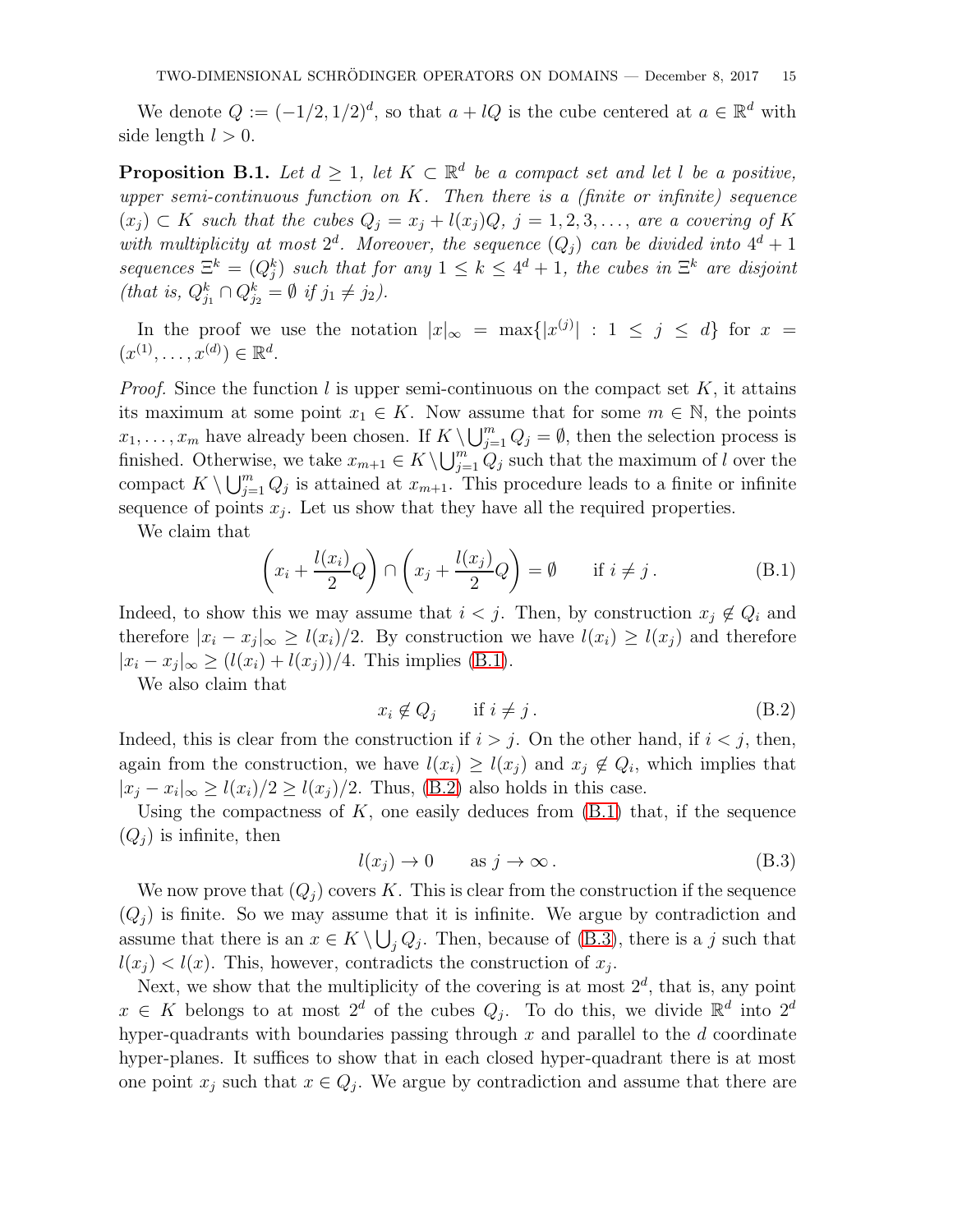two distinct points  $x_i$  and  $x_j$  in the same closed hyper-quadrant with  $x \in Q_i \cap Q_j$ . We may assume that  $|x_j - x|_{\infty} \ge |x_i - x|_{\infty}$ . Since  $x \in Q_j$ , the set of all points y in the same hyper-quadrant as  $x_j$  satisfying  $|y-x|_{\infty} \leq |x_j-x|_{\infty}$  is contained in  $Q_j$ . In particular, we have  $x_i \in Q_j$ . This contradicts [\(B.2\)](#page-14-2).

Finally, we have to rearrange the sequence into  $4^d + 1$  disjoint sequences. We first claim that for any j there are at most  $4^d$  cubes among the cubes  $Q_1, \ldots, Q_{j-1}$  which have non-empty intersection with  $Q_j$ . To see this, note that if  $k < j$  and if  $Q_k \cap Q_j \neq \emptyset$ , then  $Q_k$  contains at least one of the  $2^d$  vertices of  $Q_j$ . (This follows from the fact that  $l(x_k) \ge l(x_j)$  for  $k < j$ .) However, by the bound on the multiplicity, any fixed vertex of  $Q_j$  is contained in at most  $2^d$  cubes. Thus, there are at most  $2^d \times 2^d$  cubes  $Q_k$  with  $k < j$  which have non-empty intersection with  $Q_j$ .

We now use this fact to decompose our sequence. We are going to define inductively  $r = 4^d + 1$  sequences  $\Xi^1, \ldots, \Xi^r$  of cubes. To start, we set  $Q_j \in \Xi^j$  for  $j = 1, \ldots, r$ . Now let  $j \geq r+1$  and assume that the families  $\Xi^1, \ldots, \Xi^r$  contain all the cubes  $Q_1, \ldots, Q_{j-1}$ and that each  $\Xi^k$  consists of disjoint cubes. By the above fact,  $Q_j$  can intersect at most  $r-1$  cubes among the cubes  $Q_1, \ldots, Q_{j-1}$ . Since there are r families of cubes in total, there must be a  $k \in \{1, ..., r\}$  such that  $Q_j$  does not intersect any of the cubes in  $\Xi^k$ . We put  $Q_j \in \Xi^k$ . This defines inductively the claimed partitioning of the  $Q_j$ . The proof of the proposition is complete.  $\Box$ 

#### **REFERENCES**

- <span id="page-15-5"></span> $[1]$  M. Sh. Birman, A. Laptev, The negative discrete spectrum of a two-dimensional Schrödinger operator. Comm. Pure Appl. Math. 49 (1996), no. 9, 967–997.
- <span id="page-15-9"></span>[2] M. de Guzmán, *Differentiation of integrals in*  $\mathbb{R}^n$ . Lecture Notes in Mathematics, Vol. 481. Springer-Verlag, Berlin-New York, 1975.
- <span id="page-15-2"></span> $[3]$  A. Grigor'yan, N. Nadirashvili, Negative eigenvalues of two-dimensional Schrödinger operators. Arch. Ration. Mech. Anal. 217 (2015), no. 3, 975–1028.
- <span id="page-15-8"></span><span id="page-15-0"></span>[4] N. N. Khuri, A. Martin, T. T. Wu, *Bound states in n dimensions (especially n* = 1 and  $n = 2$ ), Few-Body Systems 31 (2002), 83–89.
- <span id="page-15-3"></span>[5] M. A. Krasnosel'skiı̆, Ja. B. Rutickiı̆, Convex functions and Orlicz spaces. Translated from the first Russian edition by Leo F. Boron. P. Noordhoff Ltd., Groningen 1961
- <span id="page-15-4"></span>[6] A. Laptev, M. Solomyak, On the negative spectrum of the two-dimensional Schrödinger operator with radial potential. Comm. Math. Phys. **314** (2012), no. 1, 229–241.
- $[7]$  A. Laptev, M. Solomyak, On spectral estimates for two-dimensional Schrödinger operators. J. Spectr. Theory 3 (2013), no. 4, 505–515.
- <span id="page-15-1"></span>[8] S. Molchanov, B. Vainberg, Bargmann type estimates of the counting function for general Schrödinger operators. Problems in mathematical analysis. No. 65. J. Math. Sci.  $(N.Y.)$  184 (2012), no. 4, 457–508.
- <span id="page-15-7"></span>[9] T. Ogawa, A proof of Trudinger's inequality and its application to nonlinear Schrödinger equations. Nonlinear Anal. 14 (1990), 765–769.
- <span id="page-15-6"></span>[10] S. I. Pohozaev, On the imbedding Sobolev theorem for  $pl = n$ . (Russian) Doklady Conference, Section Math. Moscow Power Inst, pp. 158–170 (1965).